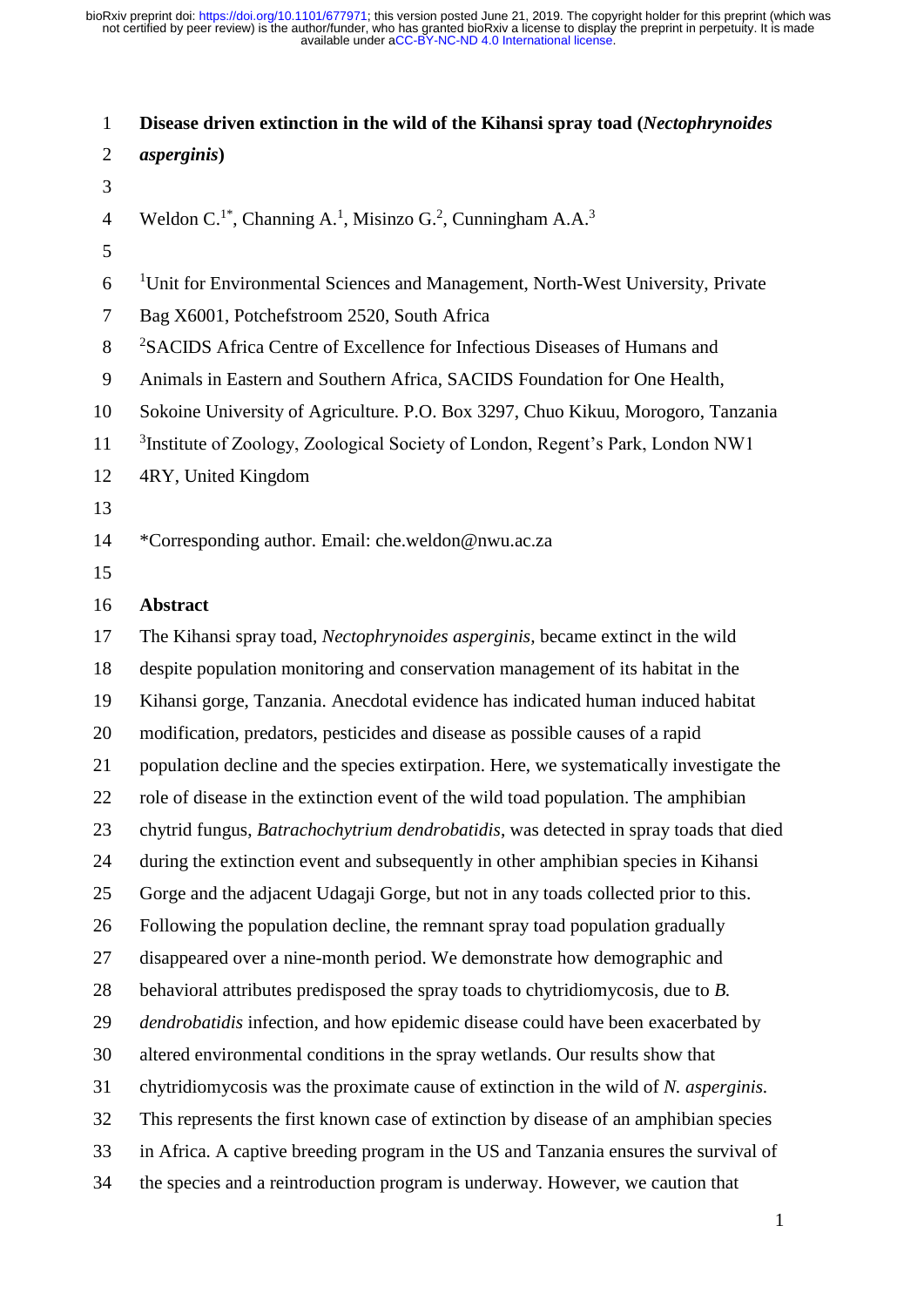chytridiomycosis remains an existing threat that requires a comprehensive mitigation strategy before the desired conservation outcome of an established population of repatriated toads can be achieved.

#### **Introduction**

 The Kihansi spray toad, *Nectophrynoides asperginis*, was discovered in 1996 at Kihansi Gorge in the southern Udzungwa Mountains, Tanzania and was distinctive in Africa in terms of the habitat it occupied (Poynton et al*.* 1998). Its entire known 43 distribution was restricted to less than  $0.15 \text{ km}^2$  of a unique vegetation type within a narrow strip of moist forest bordering the Kihansi River in the Kihansi gorge. Continuous spray generated by the Kihansi River as it flowed over the steep Udzungwa scarp previously showered patches of herbaceous vegetation and moss- covered rocks to create a series of spray wetlands. While *N. asperginis* could be classified as naturally rare at the time of its discovery due to its small geographic range (Rabinowitz et al. 1986), within its limited habitable range *N. asperginis* was locally abundant, owing to its characteristically dense populations (Channing et al.

2006).

 The spray wetlands underwent severe alteration because of a ten-fold reduction in water flow following the construction of a hydroelectric power plant that was commissioned in May 2000. The bypass flow released from the newly constructed dam above the main Kihansi falls was not sufficient to generate the spray that characterised the gorge and sustain the unique ecosystem within it (Quinn et al. 2005). Immediately following the diversion of the river, the spray toad population experienced a considerable drop in numbers from its original population estimated at almost 18,000 (Channing et al. 2006). An elaborate sprinkler system was installed in three of the five wetlands (Upper, Lower and Mid-Gorge Spray Wetlands) to mitigate the situation by mimicking the spray zone conditions of high relative humidity and low, constant temperatures (NORPLAN 2001). Spray toad numbers continued to fluctuate, but substantially increased from below 2,000 in March 2001 to almost 18,000 in early June 2003 for the Upper Spray Wetland (Channing et al. 2006). In the weeks following the June 2003 census, however, population numbers unexpectedly plummeted and *N. asperginis* was declared extinct in the wild after repeated subsequent surveys yielded no records of the spray toad (IUCN SSC Amphibian Specialist Group, 2015). A captive assurance population established in December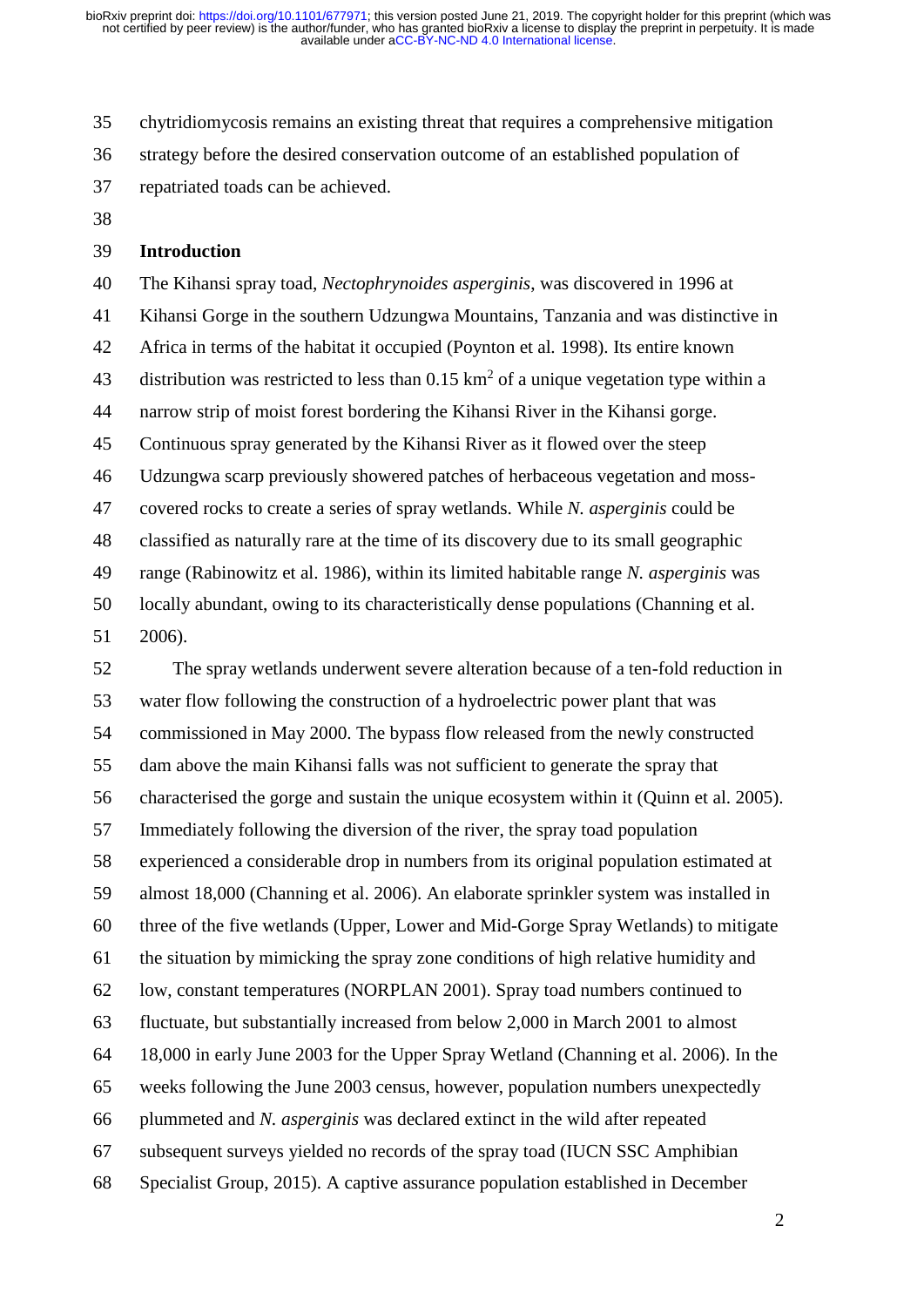2000, following the initial population decline, prevented the extinction of the species.

The offspring of these founder animals were housed at the New York Bronx and

Toledo zoos in the U.S.A. (Lee et al. 2006), and, from August 2010 to date,

additionally at captive breeding facilities at the University of Dar es Salaam and

Kihansi, Tanzania.

 The cause of the decline and subsequent extinction in the wild of *N. asperginis* has been widely debated, but little evidence to support any of the proposed causes has been presented (Weldon and du Preez 2004, Quinn et al. 2005, Channing et al. 2006, Krajik 2006). There is wide support that drying of the habitat as a direct result of commissioning of the Lower Kihansi Hydropower Project played a central role in the initial decline of the species. In addition to the obvious habitat modification caused by the reduction in bypass flow (gradual desertification accompanied by alteration of vegetation composition), sediment laden water and pesticide release that coincided with flushing of the dam just prior to the population crash have also been suggested as contributory factors (Hawkes et al. 2008, Rija et al. 2010).

 This sudden, catastrophic population crash lasted less than one month and left only a small remnant of the population alive. This remnant population gradually declined over the next eight months until no more toads could be found (Hawkes et al. 2008). A crash of this magnitude is characteristically caused by a stochastic event that pushes a population beyond its resilience threshold. The variation in a number of demographic traits (demographic stochasticity) is proportionally larger, the smaller the population size (Shaffer 1981), but the spray toad population was at its peak in the months preceding the crash and had survived all former fluctuations in population size despite a modified habitat. Similarly, environmental stochasticity is more prone to cause the extinction of small populations. Although the normal range of variation in physical factors was dramatically altered by a temporary shut-down of the sprinkler system during flushing of the dam, the same procedure had been successfully conducted before without adversely affecting the toads. It appears more likely that a catastrophe (e.g. hurricane, major fire, epizootic disease) to which small populations are particularly vulnerable caused the *N. asperginis* population crash. Interestingly, the fungal pathogen, *Batrachochytrium dendrobatidis*, was detected

 in some spray toads at the time of the ultimate population crash, thus disease has been proposed as a possible cause of the population decline and extirpation (Weldon and du Preez 2004). The presence of *B. dendrobatidis* in a species that went extinct is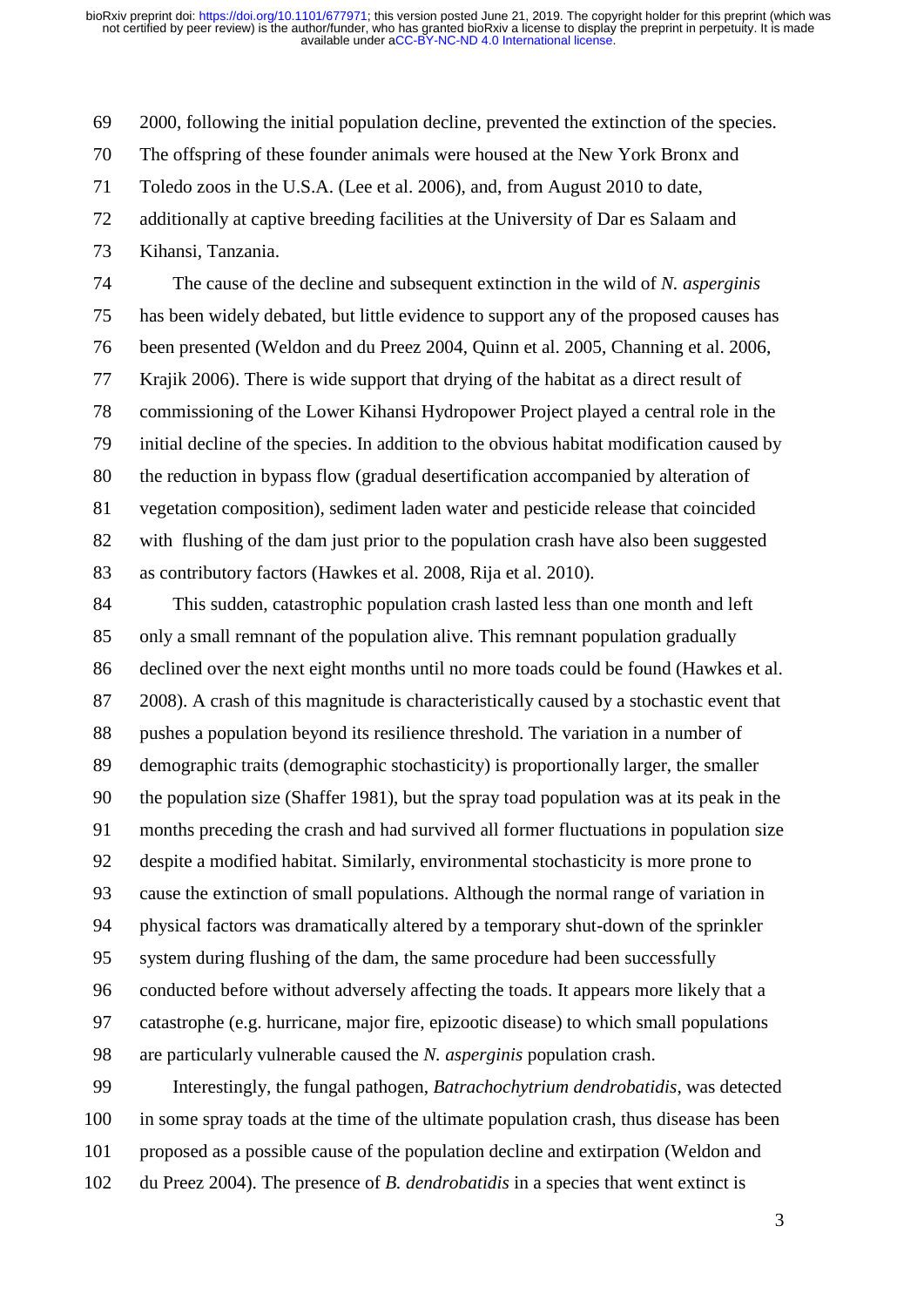noteworthy, since this fungus has been identified as an emerging amphibian pathogen, capable of acting as both the proximate and predisposing cause of amphibian species extinction (Schloegel et al. 2006, Fisher et al. 2009). Assessing the role of pathogens in population declines is challenging because of the logistical and technical difficulties involved (Daszak et al. 2003). Linking infectious disease to extinction requires collection of population data from the last remnant group of a species prior to extinction and pathological examination of at least some of these individuals (MacPhee and Marx, 1997). Here, we investigate the occurrence of the chytrid fungus *B. dendrobatidis* in the Kihansi Gorge region through systematic observations and retrospective surveys and we specifically examine the role of chytridiomycosis as a possible cause of the population crash that led to the extinction of *N. asperginis* in the wild.

#### **Material and Methods**

Kihansi Gorge is situated in the southern Udzungwa Mountains, Tanzania

(approximate co-ordinates -8.58333, 35.8500) and holds a narrow strip of rain forest

surrounded by Miombo woodland. A unique vegetation type grows within the spray

zone of the Kihansi River waterfalls to form a series of spray wetlands (Figure 1). The

adjacent Udagaji Gorge (approximate co-ordinates -8.58666, 35.87333) was selected

as a reference site because it does not share the same catchment as the Kihansi River,

but has a similar amphibian community structure as Kihansi Gorge, apart from *N.* 

*asperginis*.

*Timeline of decline and retrospective survey*

Observations from the sprinkler-service and monitoring team at Kihansi, which were

mostly disclosed in the report of a Population and Habitat Viability Assessment for

the spray toads (Lee et al. 2006, Hawkes et al. 2008), were examined to compile a

timeline of the estimated size of the remnant *N. asperginis* population until extinction.

 Using inter-dental brushes(3.2 to 6.0 mm; Oral B Laboratories), skin brushings of the ventral abdomen, hind limbs and hind feet were taken of the paratype collection

of *N. asperginis* at the Natural History Museum, London (see Poynton et al. 1998) as

described by Soto-Azat et al. (2009). DNA was extracted from each sample and was

tested for the presence of *B. dendrobatidis* using a specific real-time polymerase chain

reaction (qPCR) assay as described by Boyle et al. (2004). For each sample, the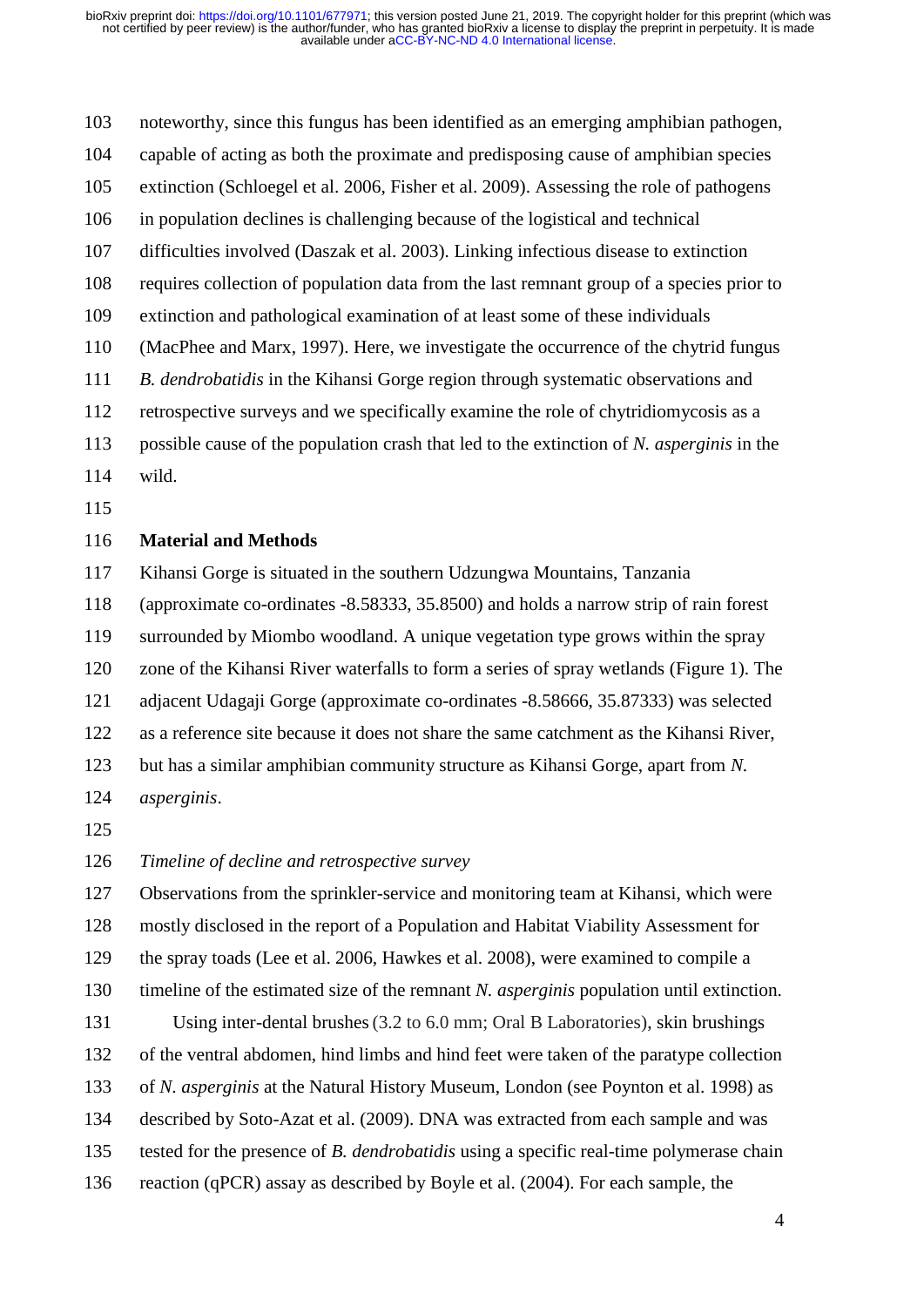diagnostic assay was performed in duplicate, and standards of known *B.* 

*dendrobatidis* zoospore concentrations and negative controls were included within

each qPCR plate. A sample was considered to be positive when: (1) amplification (i.e.

- 140 a clearly sigmoid curve) occurred in both replicated qPCR reactions, and (2) values >
- 0.1 genomic equivalents (GE) were obtained from both replicated reactions.

 A toe clip was taken from the left hind foot of each archived *N. asperginis* and *N. tornieri* specimens housed in the herpetofauna collection of the University of Dar es Salaam and the University of the Western Cape. These specimens were collected alive during monitoring expeditions, 1997-2002, under the auspices of the Lower Kihansi Environmental Management Project (LKEMP). Each toe clip was stored in 70% alcohol and prepared for histological examination using routine methods. Tissue sections, 6 μm thick, were stained with Mayer's haematoxylin and counter stained with eosin. Slides were then examined using a Nikon Eclipse E800 compound microscope for the presence of *B. dendrobatidis* thalli using the criteria described by Berger et al. (1999).

 In June to August 2003, during the terminal population crash, eight *N. asperginis* found dead in the Upper and Mid-Gorge Spray Wetlands were collected by LKEMP staff. Part of the left hind foot of seven of these carcases was similarly prepared for histological examination. One of the specimens was swabbed with a sterile cotton swab and analysed using conventional PCR to test for the presence of *B.* 

*dendrobatidis*, as previously described by Annis et al. (2004).

*Field survey* 

 Field trips to Kihansi and Udagaji gorges were undertaken during November 2003 and May 2006. Before entering and upon exiting a gorge or spray wetland, footwear was scrubbed and disinfected with a 2% sodium hypochlorite solution. Kihansi Gorge was thoroughly searched for the presence of amphibians both during the day and at night, concentrating on the spray wetlands and immediate surrounding forest. Diurnal surveys involved systematically searching among wetland vegetation and exposed rock surfaces inside wetlands, using the sprinkler lines as transects. Nocturnal surveys involved searching among wetland vegetation along the artificial walkways and examining all exposed rock surfaces. Frogs and toads were collected by hand and kept individually in separate plastic bags. Disposable nitrile gloves were worn whenever animals were handled and a clean pair was used for each animal. The fifth toe of the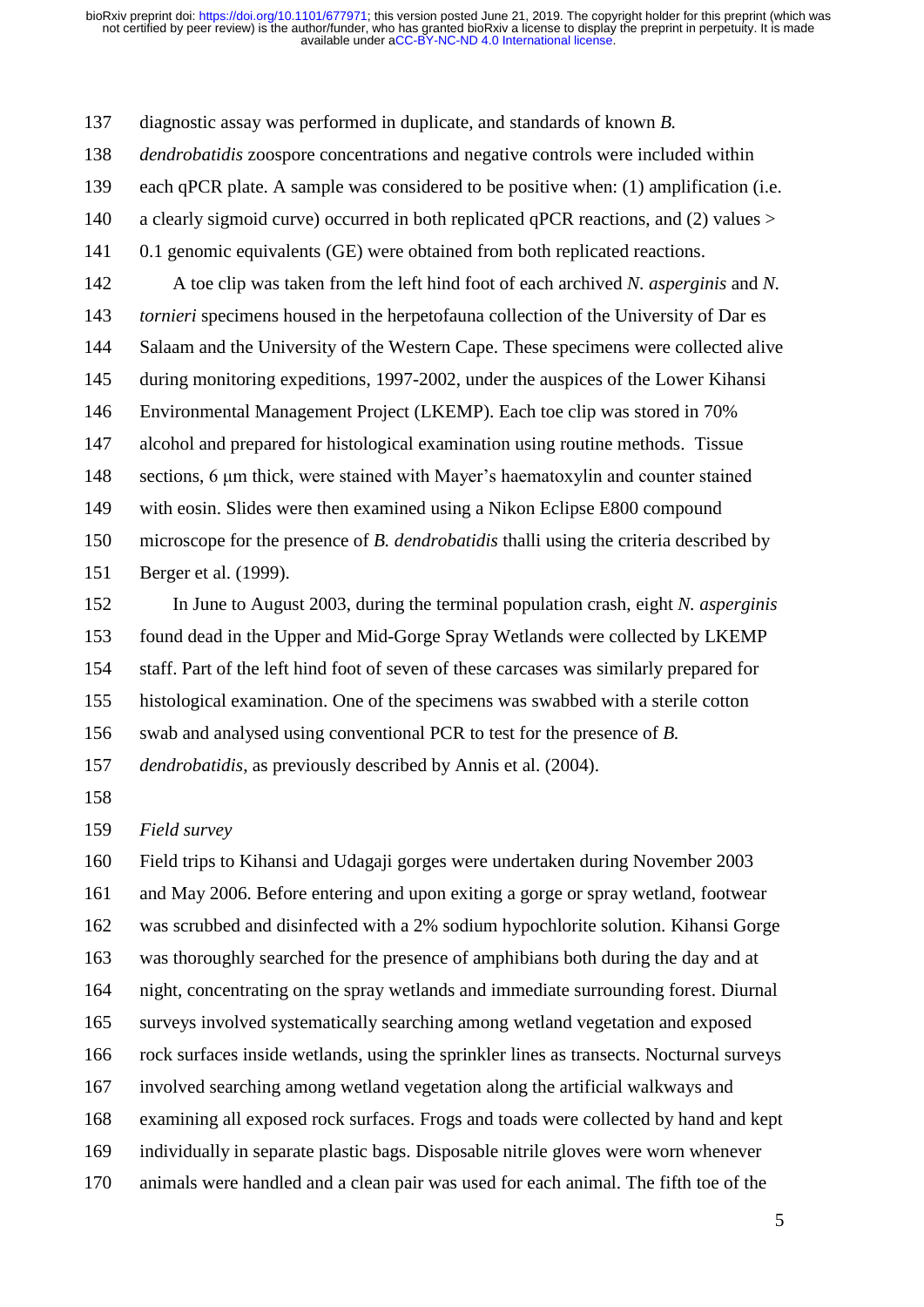left hind foot of each animal captured was surgically removed and fixed in 70%

alcohol for later examination using histology. The wound was anointed with antiseptic

ointment (Betadine; Adcock Ingram Ltd.) before the animal was released at the point

of capture. Scissors were sterilized with alcohol wipes between each sample. At

Udagaji Gorge, searches for amphibians took place along the banks of the river (5 m

on either side) up to the main falls of the gorge. The same sampling protocol was

- followed as for Kihansi Gorge.
- 

### **Results**

*Population trend* 

 By July 2003, spray toad population numbers had plummeted from an estimate 17,745 182 (4.3 toads/m<sup>2</sup>) for the upper spray wetland in June 2003 to only 43 toads in total for all wetlands combined. Converting all subsequent records of toads to numbers per search hour revealed that a remnant population persisted after the population crash for nine months. During the first four months numbers continued to drop sharply from 31 toads/h in July 2003 to 3.2 toads/h in November 2003, after which it remained more or less stable between 2.5 and 1.3 toads/h (Figure 1) until March 2004 when the last confirmed sighting of the Kihansi spray toads in the wild was made.

*Retrospective survey* 

 A total of 107 archived *N. asperginis* and eight *N. tornieri* from Kihansi Gorge were tested for chytrid fungus infection using histological examination of toe clips. All of the examined specimens were collected from the wild during 1996 or 2003 and included the 18 paratypes used in the original species description of *N. asperginis*. No archived amphibians from Udagaji Gorge were available for disease screening.

 All 99 *N. asperginis* as well as the eight *N. tornieri* that were collected between 1996 and 2002 tested negative for chytrid fungus infection (Table 1). However, five of the eight Kihansi spray toads found dead in 2003 (Upper and Mid-Gorge Spray wetlands) had chytridiomycosis (Tables 1 & 2) due to infection with chytrid fungal zoosporangia which were morphologically consistent with those of *Batrachochytrium dendrobatidis* (Berger et al. 1998, 1999), and one tested positive for *B. dendrobatidis* with PCR. Histopathological examination of these toads consistently revealed severe infection intensity concentrated in the anterior half of the feet (Figure 2). Almost 50%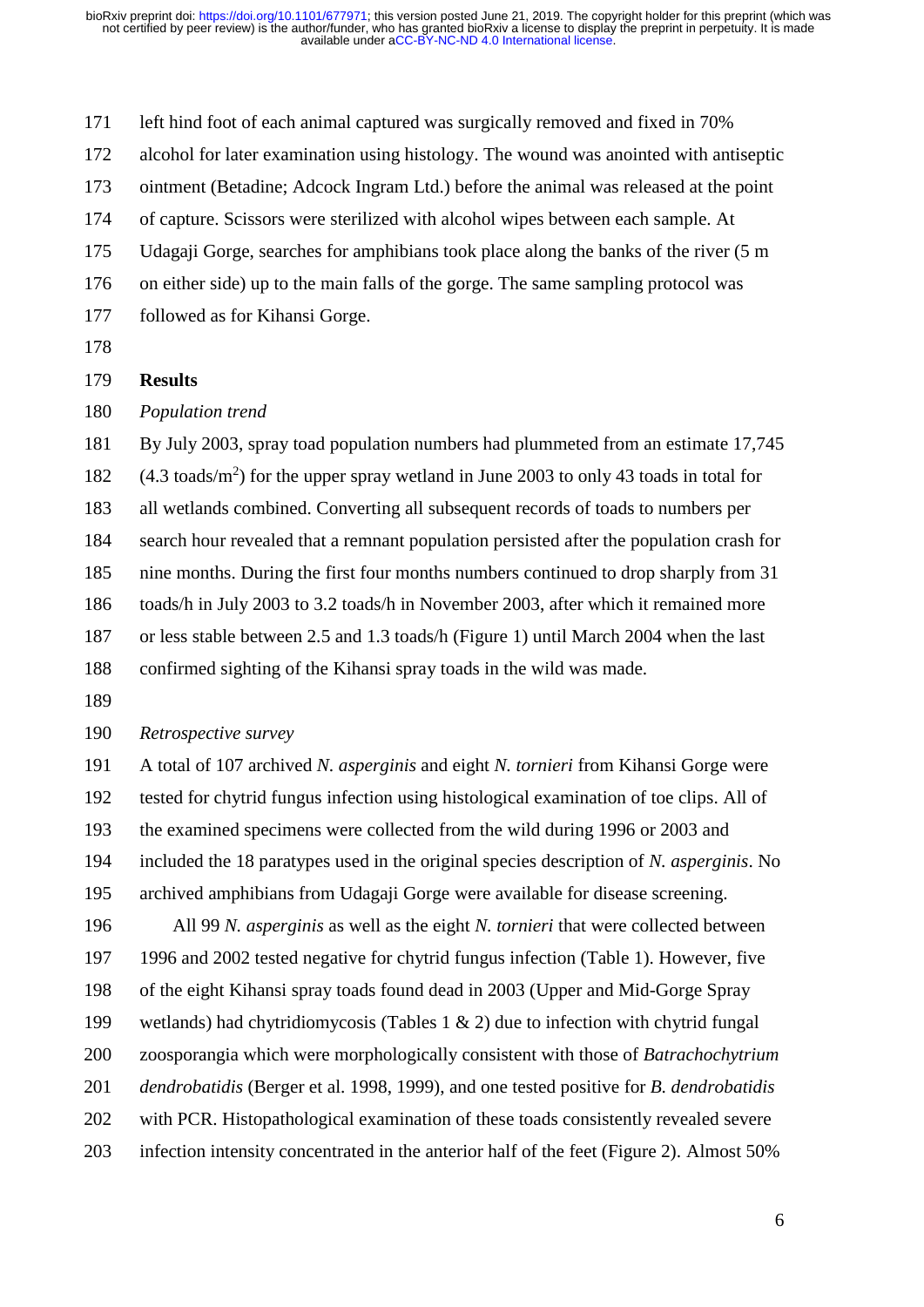of the examined skin surface contained chytrid thalli, with infected loci often

consisting of up to 10 layers of sporangia.

*Field survey* 

The field survey included the screening of 60 specimens from seven amphibian

species from Kihansi Gorge, and 20 specimens from Udagaji Gorge (Table 1). Two

species from Kihansi Gorge tested positive for infection with chytrid fungus,

morphologically consistent with *B. dendrobatidis*, on histological examination of toe-

clips, namely *Ptychadena anchietae* and *Arthroleptides yakusini* (Table 1). Infection

was also detected in *A. yakusini* from Udagaji Gorge in 2003 and 2006 (27.3% and

28.6% prevalence respectively).

Despite intensive diurnal and nocturnal surveys (32 man-hours in 2003, 21 man-

hours in 2006), no Kihansi spray toads could be found in any of the spray wetlands

where the species was known to have occurred. In both years, the spray wetlands were

almost totally devoid of any anurans, but for a few *A. yakusini* and a single

*Hyperolius substriatus* in 2006.

# **Discussion**

 *Evidence linking chytridiomycosis with the extinction of Kihansi spray toads in the wild*

 The rapidity and severity with which the spray toad population declined is typical of an infectious disease epidemic in a naïve host (Rachowicz et al. 2005).

Chytridiomycosis is known to have had such a devastating effect on amphibian

populations elsewhere (Hudson et al. 2016), and the pattern of decline in *N.* 

*asperginis* shows similarity to amphibian declines attributable to chytridiomycosis

elsewhere (Lips et al. 2006, Hudson et al. 2016).

 According to Schloegel et al. (2006), extinction can be attributed to infection if a pathogen caused declines in the majority of a species' population leading to its

extinction; if a pathogen was responsible for the die-off of the last remnant population

of a species regardless of the cause of previous declines; or if a pathogen caused the

death of the last individual of a species even if other factors were responsible for

- driving the species to the verge of extinction. The evidence presented here indicates
- that *B. dendrobatidis* infection caused the decline of *N. asperginis*, eventually leading
- to the species becoming extinct in the wild: (1) The *N. asperginis* population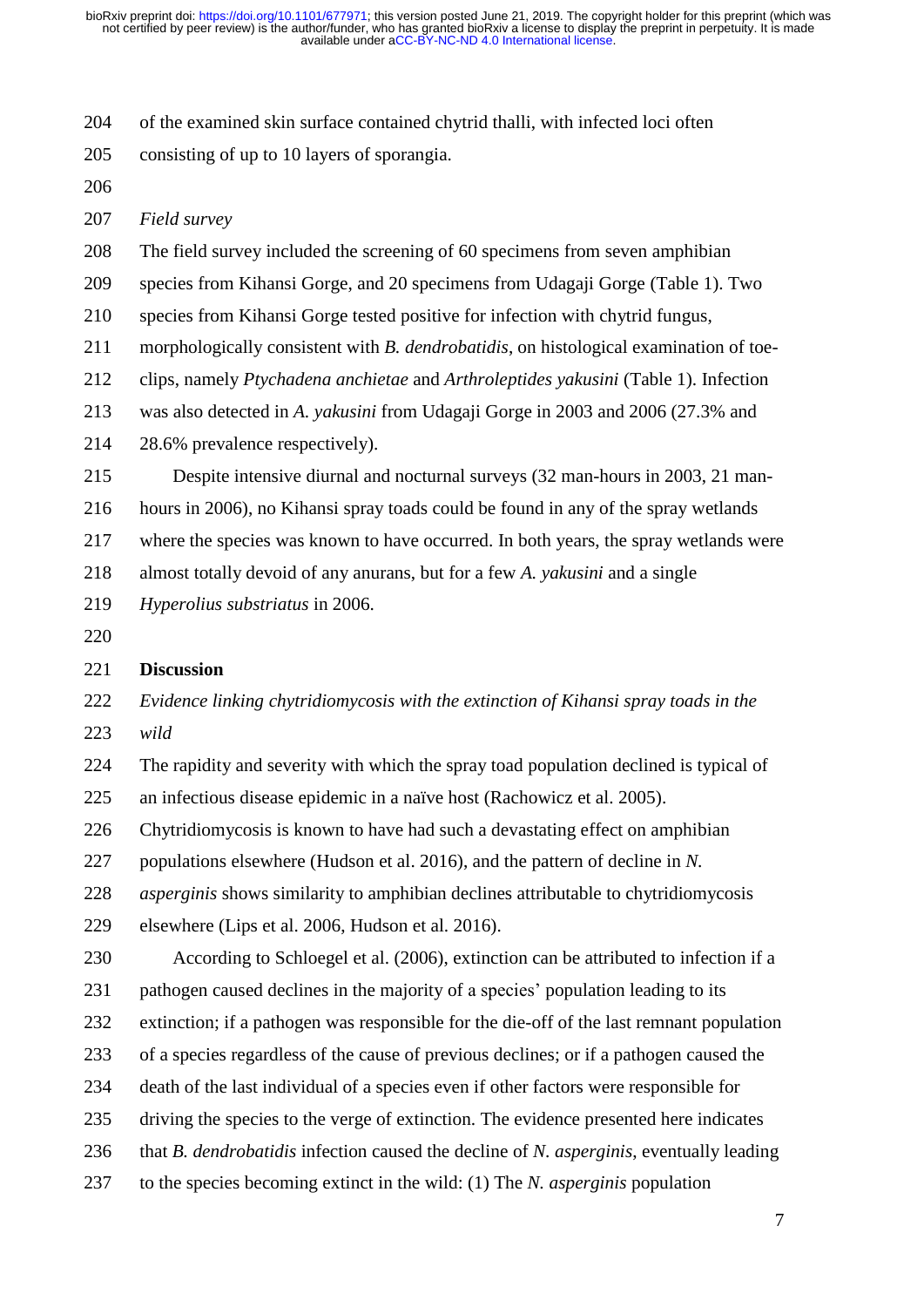underwent a rapid and catastrophic decline due to adult mortality. (2)

Chytridiomycosis was prevalent among animals examined that had been found dead

during this population crash. (3) Histopathological examination of the skin of Kihansi

spray toads that died during the population decline demonstrated an acute infection

with severe and extensive epidermal lesions associated with zoosporangia

 morphologically consistent with *B. dendrobatidis*, and *B. dendrobatidis* infection was confirmed using PCR in one of the last specimens of the species to be collected before its extinction. (4) None of the amphibians tested that had been collected over six years prior to the population crash were positive for *B. dendrobatidis*. The epidemiological chain of events, therefore, indicates that the timing of the population crash coincided with the first appearance of chytridiomycosis in *N. asperginis* as well as in the related *N. tornieri*. Based on this evidence we are assuming that all animals that died with chytridiomycosis died from *B. dendrobatidis* infection.

 The infection dynamics of *B. dendrobatidis* during frog die-offs is typically characterized by a rapid buildup of high-level infections, followed by death due to chytridiomycosis (Vrendenburg et al. 2010). The first arrival of *B. dendrobatidis* into a naive frog population often coincides with an outbreak of chytridiomycosis (Berger et al. 1998, Lips et al. 2006, Vrendenburg et al. 2010, Hudson et al. 2016). A similar epidemiological pattern to Kihansi Gorge (no evidence of infection until just before the observed frog die-offs) was consistently witnessed at multiple sites in California's Sierra Nevada that resulted in the extirpation of numerous mountain yellow-legged frog (*Rana muscosa*) populations (Vrendenburg et al. 2010). This pattern was also found with the mountain chicken frog (*Leptodactylus fallax*) decline on the Caribbean islands of Montserrat and Dominica (Hudson et al. 2016). Similarly, pathological examinations on declining populations of the now extinct sharp-snouted torrent frog (*Taudactylus acutirostris*) from Australia, including individuals from the last free- living remnant population, demonstrated chytridiomycosis as the probable cause of extinction of this species (Schloegel et al. 2006). Since not a single animal from the remnant *N. asperginis* population was collected during the nine months of surveying following the crash, *B. dendrobatidis* could not be confirmed as having caused the deaths of the last few animals that lingered on as a remnant group, but whether or not they were killed by *B. dendrobatidis*, according to the criteria of Schloegel et al. (2006), there is compelling evidence that this pathogen caused the extinction of *N. asperginis*.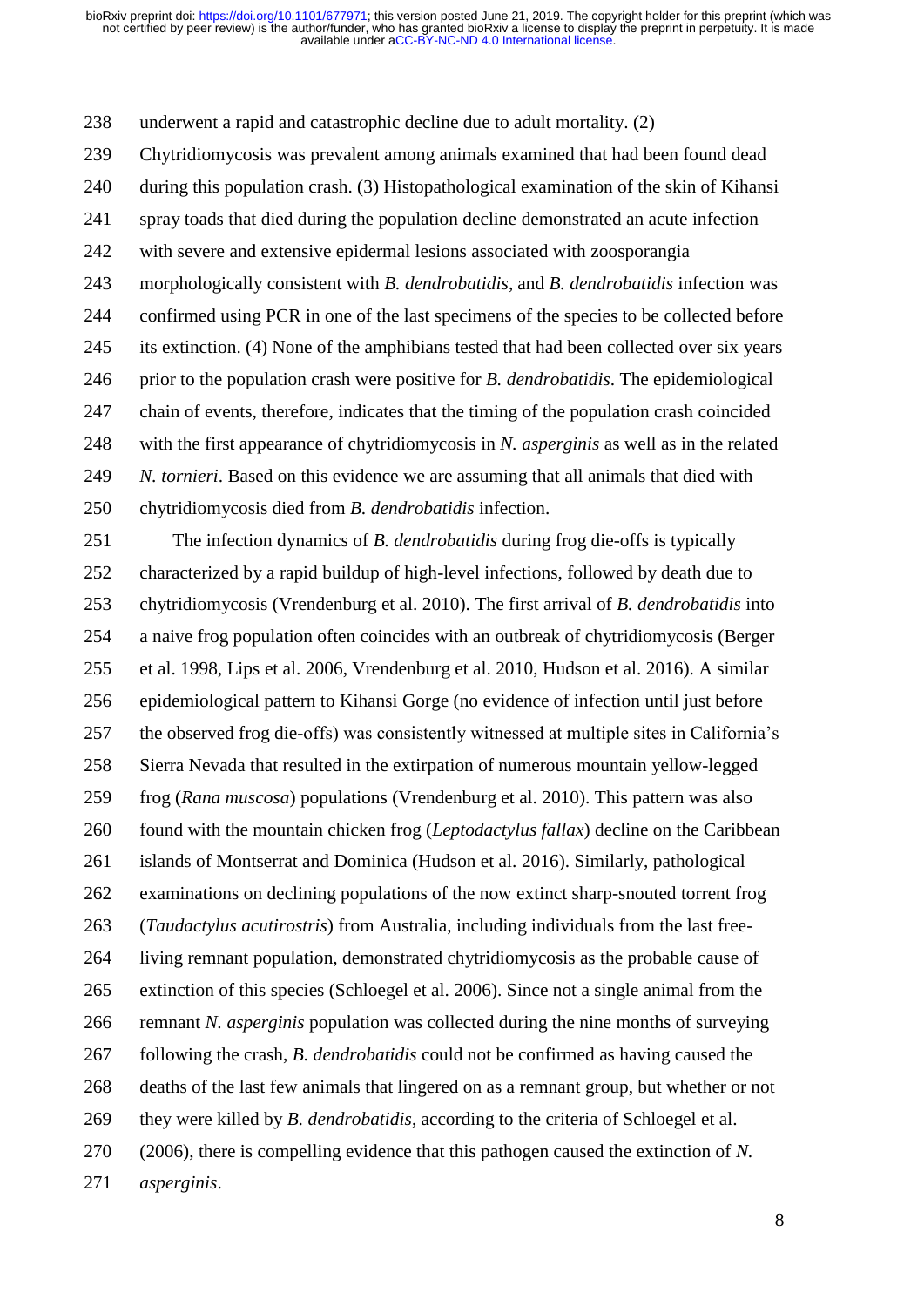The absence of *B. dendrobatidis* from all historic records predating the population crash does not support the notion of a chytridiomycosis outbreak that emerged from an endemic infection triggered by changing environmental conditions (chytrid thermal optimum hypothesis) (Pounds et al. 2006). Rather, the emergence of chytridiomycosis at Kihansi Gorge suggests that *B. dendrobatidis* had been introduced to a naïve *N. asperginis* population shortly before the epidemic occurred (novel pathogen hypothesis) (Lips et al. 2008, James et al. 2009). Moreover, the absence of infection in any of the founder toads that were translocated to the United States in 2000 (Lee et al. 2006), provides further evidence that *B. dendrobatidis* had been introduced to the wild toad population shortly before the terminal population decline.

### *Predisposition of Kihansi spray toads to chytridiomycosis*

Species extinction represents one end of a spectrum of possible outcomes of infection

with *B. dendrobatidis*. In the most benign cases, individuals of some amphibian

species carry the infection with apparently little to no effects (Daszak et al. 2004,

Weldon et al. 2004), whereas other species experience death of individuals,

extirpation of populations or species extinctions (Skerrat et al. 2007, Scheele et al.

2019). Previous studies have demonstrated that a combination of physiological,

demographic, and ecological traits at the species level (e.g. Woodhams et al. 2006,

Smith et al. 2009, Briggs et al. 2010), as well as the virulence of the particular strain

 of *B. dendrobatidis* (Ferrar et al. 2011, O'Hanlon et al. 2018) influence the outcome of infection.

 In general, species that are rare, that have low fecundity, that have aquatic larvae associated with streams, or that occur at high elevation are predisposed to population

declines and extinction due to *B. dendrobatidis* infection (Lips et al. 2003, Murray

and Hose 2005, Bielby et al. 2008). Except for aquatic larvae, *N. asperginis* displays

all of these characteristics (600–940 m alt., home range < 2 ha, prolonged gestation,

live bearing, clutch size of 5–16; Poynton et al. 1998, Channing et al. 2006),

suggesting that it was at high risk of population decline due to chytridiomycosis. The

302 exceptionally high densities at which spray toads used to occur (up to 17 toads/m<sup>2</sup>),

together with the habit of congregating on exposed rocks within wetlands (Poynton et

al. 1998), implies that substantial physical contact occurred between individuals. It

has been demonstrated that *B. dendrobatidis* transmission is density dependent and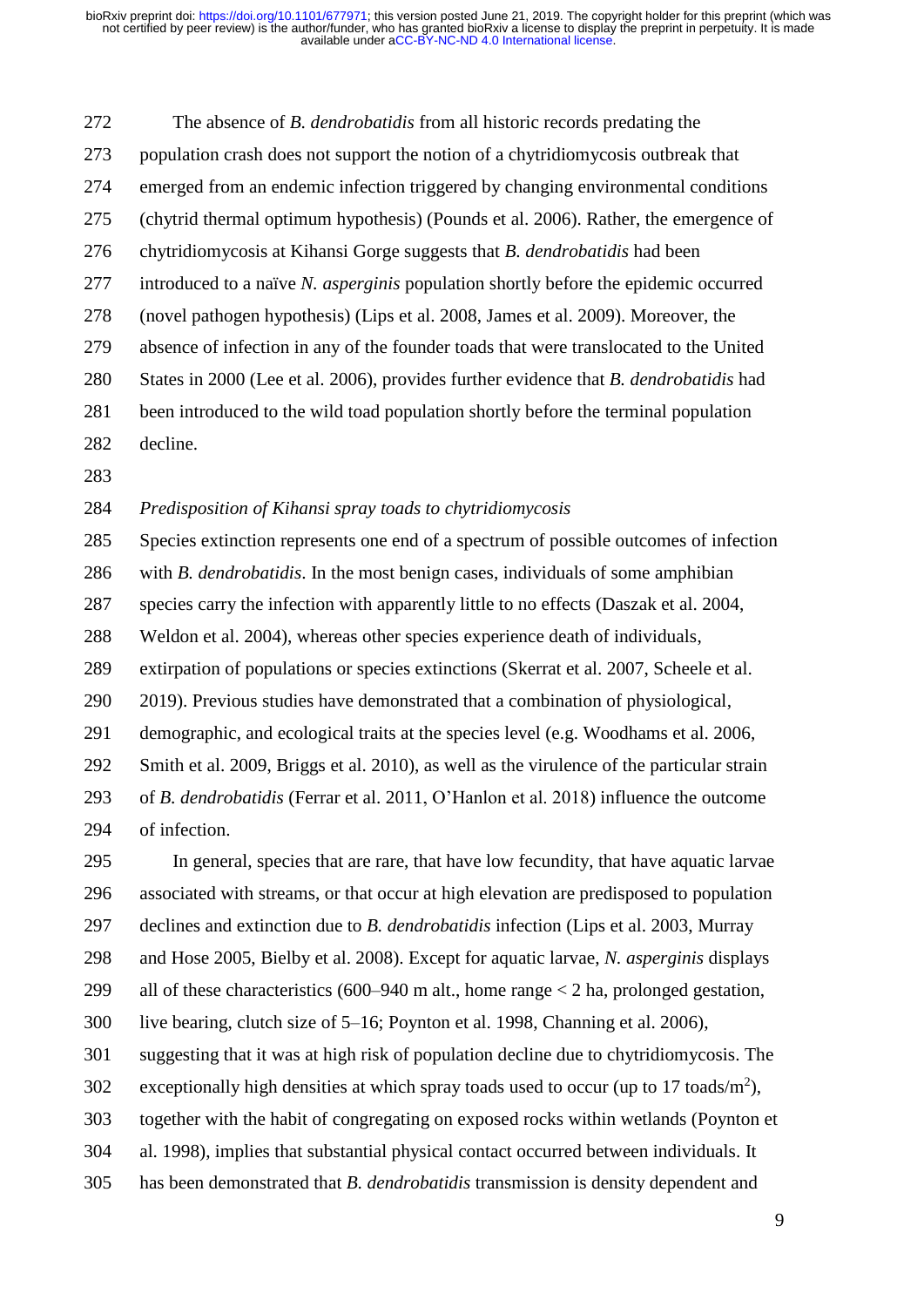that host population density governs host-pathogen dynamics (Briggs et al. 2010).

Thus it is likely that the population density and behaviour of *N. asperginis* facilitated

frog-to-frog transmission and enabled the rapid spread of *B. dendrobatidis*.

*Environmental exacerbation of the epidemic* 

 *Nectophrynoides asperginis* appears to be susceptible to lethal chytridiomycosis due to *B. dendrobatidis* infection in the absence of any predisposing factors. In addition to the epidemic mortality seen in the wild, all of the spray toads in a single enclosure in the Wildlife Conservation Society's Bronx Zoo died from a chytridiomycosis outbreak following an incursion of *B. dendrobatidis* (McAloose et al. 2008). The species' high susceptibility to chytridiomycosis was further demonstrated when 62% of the captive breeding facility population in Kihansi died of the disease in under seven weeks following incursion of *B. dendrobatidis* despite daily removal of carcases and antifungal treatment (Makange et al. 2014).

 In addition to the species' susceptibility to lethal chytridiomycosis, the prevailing environmental conditions in the spray wetlands as well as anthropogenic disturbance of these conditions just prior to the 2003 population crash, might have exacerbated epidemic chytridiomycosis. A constant relative humidity of near saturation and ambient temperature of 15–23°C (Poynton et al. 1998) provides optimal growth conditions for *B. dendrobatidis* (see Longcore et al. 1999). These favourable conditions would have facilitated the rapid invasion of the spray wetlands following incursion by the fungus in the presence of a suitable host. Furthermore, the constant movement of saturated air generated by the spray zones might have aided the dissemination of *B. dendrobatidis* between adjacent wetlands. Shortly before the disease outbreak occurred in the wild, there was a temporary shutdown of the sprinklers during intermittent high-flow tests of the dam. Spray toads reacted to such periods of reduced humidity by aggregating in parts of the wetland closest to the waterfall that still received small amounts of natural spray (Channing et al. 2006). The aggregation of amphibians in damp refugia during periods of drought increases the rate of *B. dendrobatidis* transmission and has been documented elsewhere as a trigger for chytridiomycosis outbreaks (Burrowes et al. 2004, Longo et al. 2010). The ultra- dense assemblages of spray toads during the June 2003 high-flow test also would have accelerated frog-to-frog disease transmission.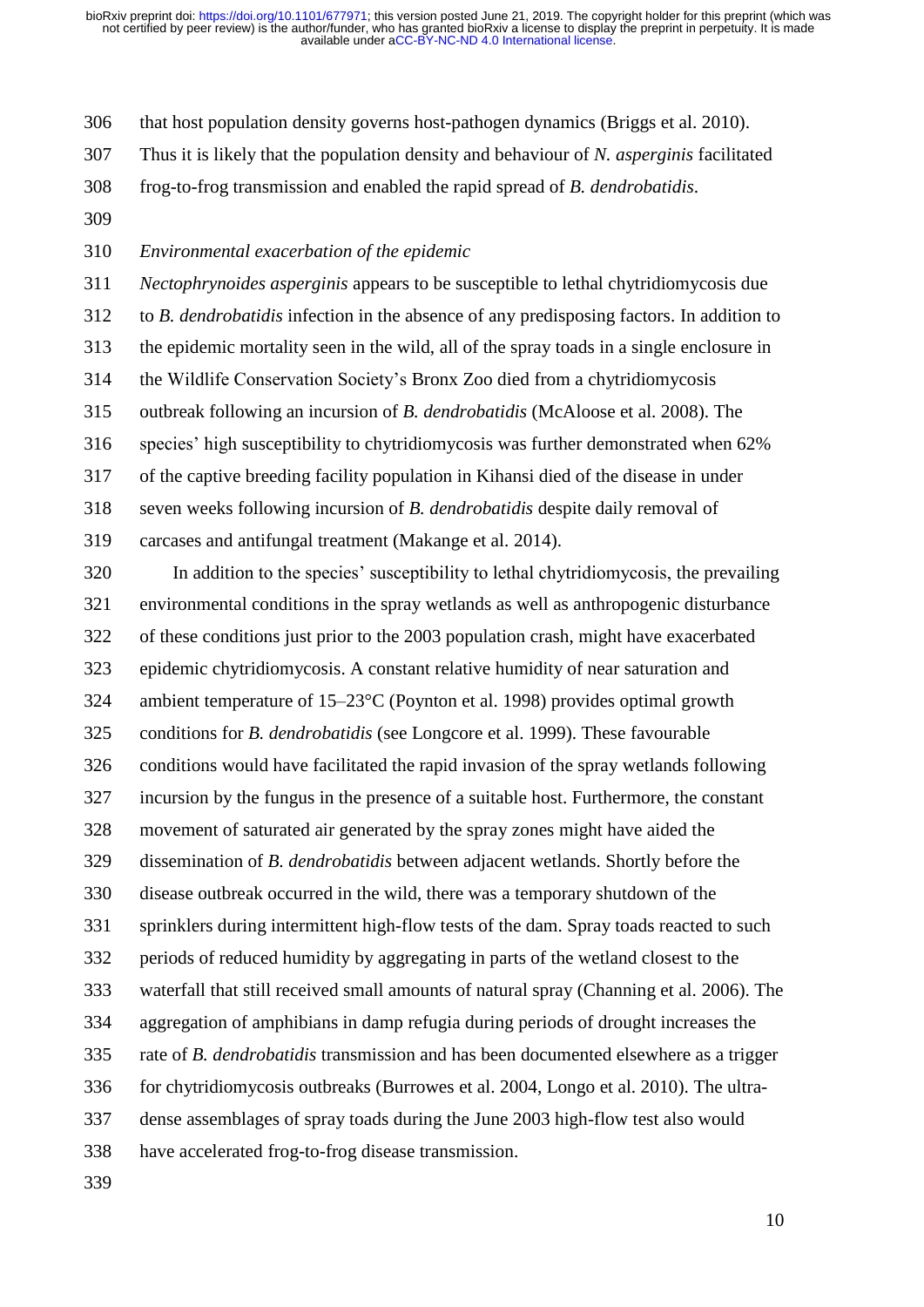#### *Implications for conservation*

 A reintroduction plan for *N. asperginis* was developed in 2010 that involved maintaining captive assurance colonies at the University of Dar es Salaam and the Kihansi Research Centre, and the reinstatement of a viable wild population at Kihansi Gorge (Rija et al. 2010). In addition to identifying a feasible chytridiomycosis mitigation strategy, the successful establishment of a wild spray toad population will depend on overcoming other management challenges such as water flow and quality, vegetation change and the encroachment of non-native species (Rija et al. 2010).

 Our results show that *B. dendrobatidis* is likely to persist in Kihansi Gorge in other amphibian species; it was detected even more recently in *Phrynobatrachus mababiensis* from below the gorge (Makange et al. 2014). Sympatric amphibian species can act as reservoir hosts of *B. dendrobatidis* and transmit the pathogen to any repatriated spray toads. Continued monitoring and assessment of the risks of disease should be a key component of the reintroduction strategy for any species. This is particularly important for *N. asperginis* because the extinction of this species in the wild was not observed until it was imminent; this, despite monitoring and conservation strategies to maximize the preservation of the species at that time. Garner et al. (2016) highlighted the need for field trials to develop chytridiomycosis mitigation in the wild, but also recommended that such *in situ* work be guided by the results of *ex situ* research. The current captive breeding and reintroduction program for *N. asperginis* provides a fitting opportunity for doing this as a conservation action for this species, but also for furthering the science of infectious diseases mitigation for threatened wildlife.

### **Conclusion**

 Our investigation into the rapid, catastrophic decline of *N. asperginis* suggests that the virulent amphibian pathogen, *B. dendrobatidis*, was responsible for driving this toad to extinction in the wild. This represents the first documented case of extinction by disease in the wild of an amphibian species in Africa. The extremely restricted distribution of the species made it vulnerable to a stochastic event such as infectious disease introduction and this was enhanced by the high population density, the aggregation behaviour of the toads and the optimal environmental conditions for *B. dendrobatidis*. The live bearing life history of the species added to its vulnerability because of its low fecundity and prolonged gestation. There is a lack of evidence of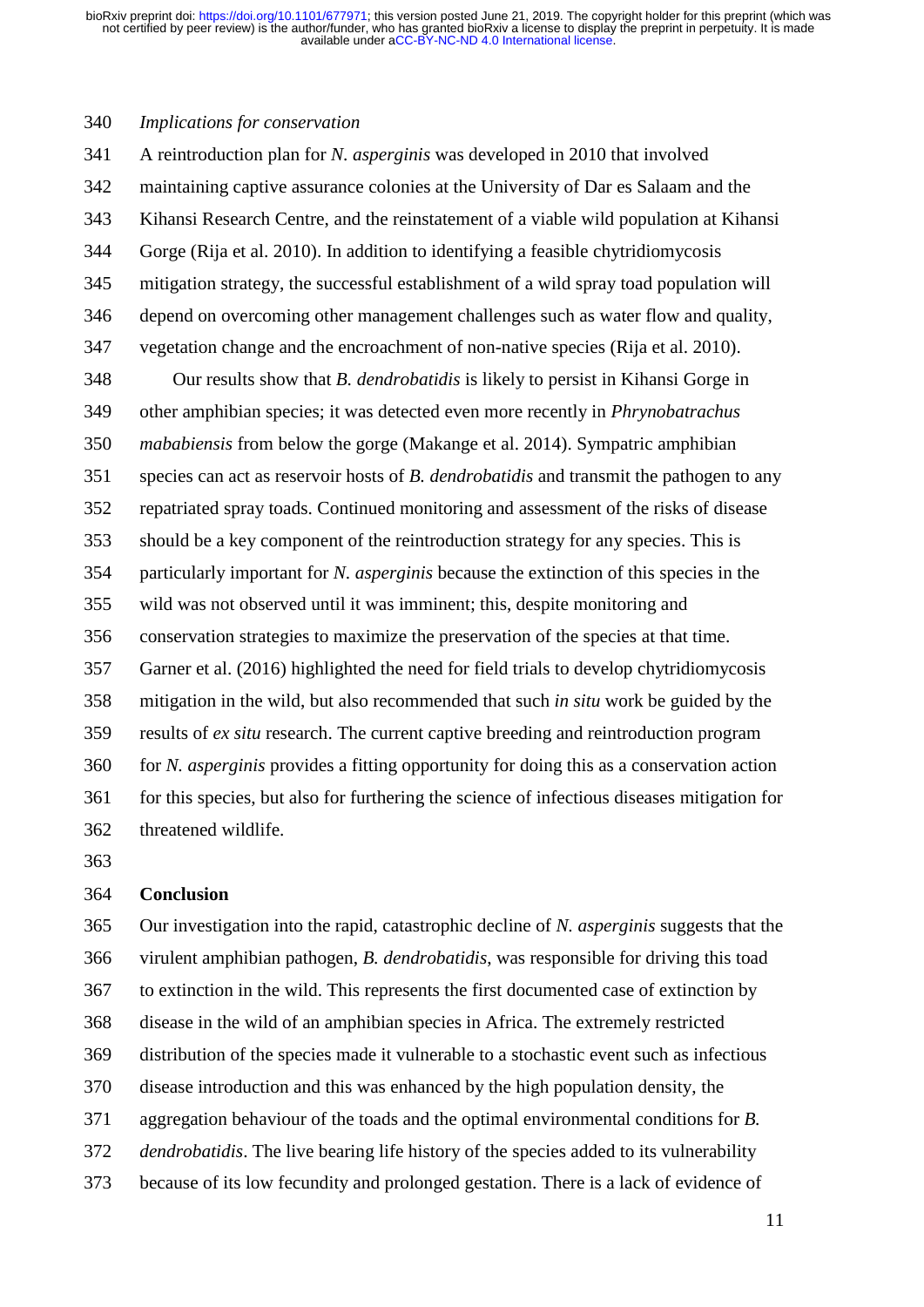the cause of extinction of the remnant Kihansi spray toads that survived the

- chytridiomycosis epidemic, but as the population declined and population density
- decreased, infection dynamics dictate that a small number of animals survive through
- the tail of the epidemic curve. Also, the epidemic likely left surviving *N. asperginis*
- with population numbers below a threshold number of individuals required to
- maintain the characteristic behaviour associated with a species that forms large
- aggregations. Whether these remaining animals died of *B. dendrobatidis* infection
- transmitted from other Kihansi spray toads, sympatric amphibians or due to other
- factors, we posit that this pathogen was the cause of this species' extinction in the
- wild.
- 

# **Acknowledgements**

- This research was funded by the Lower Kihansi Environmental Management Project
- (LKEMP), who also provided logistical support and assistance during fieldwork. We
- thank Kim Howell and David Moyer for collecting many of the archived spray toads
- that were included in this study. John Wood (Pisces Molecular) conducted PCR
- diagnostic tests on one of the specimens. Celia Cloete developed the map of Kihansi
- Gorge.
- 

# **References**

- Alford, R.A., Richards, S.J. (1997). Lack of evidence for epidemic disease as an agent in the catastrophic decline of Australian rain forest frogs. *Cons Biol* 11(4): 1026- 1029.
- Annis, S.L., Dastoor, F.P., Ziel, H., Daszak, P., Longcore, J.E. (2004). A DNA-Based assay identifies *Batrachochytrium dendrobatidis* in amphibians. *J Wild Dis* 40(3): 420-428.
- Berger, L., Speare, R., Daszak, P., Greene, D. E., Cunningham, A. A., Goggin, C. L., Slocombe, R., Ragan, M. A., Hyatt, A. D., McDonald, K. R., Hines, H. B., Lips, K. R., Marantelli, G., Parkes, H. (1998). Chytridiomycosis causes amphibian mortality associated with population declines in the rain forests of Australia and
- Central America. *Proc Natl Acad Sci USA* 95(15): 9031–9036.
- Berger, L., Speare, R., Kent, A. (1999). Diagnosis of chytridiomycosis in amphibians by histologic examination. *Zoos Print J* 15(1): 184-190.
- Bielby, J., Cooper, N., Cunningham, A.A., Garner, T.W.J., Pruvis. A. (2008). Predicting susceptibility to future declines in the world's frogs. *Biol Let* 1(2): 82- 90.
- Boyle, D.G., Boyle, D.B., Olsen, V., Morgan, J.A.T., Hyatt, A.D. (2004). Rapid
- quantitative detection of chytridiomycosis (*Batrachochytrium dendrobatidis*) in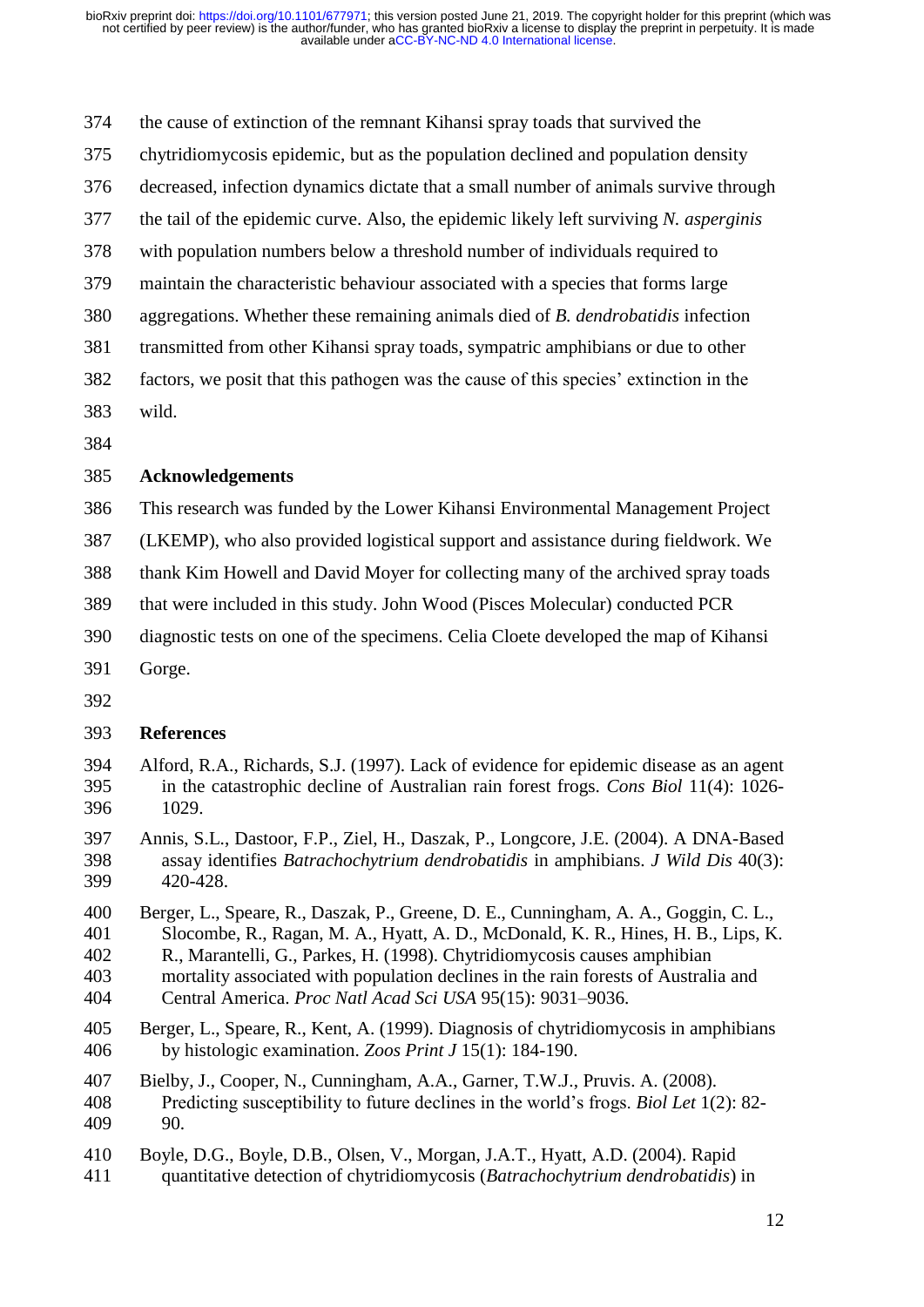amphibian samples using real-time Taqman PCR assay. *Dis Aquat Org*, 60(2): 141–148. Briggs, C.J., Knapp, R.A., Vredenburg, V.T. (2010). Enzootic and epizootic dynamics of the chytrid fungal pathogen of amphibians. *PNAS* 107(21): 9695-9700. Burrowes, P.A., Joglar, R.L., Green, D.E. (2004). Potential causes for amphibian declines in Puerto Rico. *Herpetologica* 60(2): 141–154. Channing, A., Finlow-Bates, K.S., Haarklau, S.E., Hawkes, P.G. (2006). The biology and recent history of the Critically Endangered Kihansi Spray Toad *Nectophrynoides asperginis* in Tanzania. *J East Afr Nat Hist* 95(Jul 2006): 117- 138. Daszak, P., Cunningham, A.A., Hyatt, A.D. (2003). Infectious disease and amphibian population declines. *Divers Distrib* 9: 141-150. Daszak, P., Trieby, A.S, Cunningham, A.A., Longcore, J.E., Brown, C.C., Porter, D. (2004). Experimental evidence that the bullfrog (*Rana catesbeiana*) is a potential carrier of chytridiomycosis, an emerging fungal disease of amphibians. *Herpetol J* 14(4): 201–207. Farrer, R.A., Weinert, L.A., Bielby, J., Garner, T.W.J., Balloux, F., Clare, F., Bosch, J., Cunningham, A.A., Weldon, C., du Preez, L.H., Anderson, L., Kosakovsky Pond, S.L., Shahar-Golan, R., Henk, D.A., Fisher, M.C. (2011). Multiple emergences of genetically diverse amphibian-infecting chytrids include a globalized hypervirulent recombinant lineage. *PNAS* 108(46): 18732-18736. Fisher, M.C., Garner, T.W.J., Walker, S.F. (2009). The global emergence of *Batrachochytrium dendrobatidis* and amphibian chytridiomycosis in space, time and host. *Annu Rev Microbiol* 63: 291-310. Garner, T.W.J., Schmidt, B.R., Martel, A., Pasmans, F., Muths, E., Cunningham, A.C., Weldon, C., Fisher, M.C., Bosch, J. (2016). Mitigating amphibian chytridiomycosis in nature. *Philis TR Soc B* 371(17090): 10.1098/rstb.2016.0207. Hawkes, P., Marantelli, G., Mtui, D., Newmark, B., Pessier, A., Shilla, D. Weldon, C. (2008). Cause of Decline Working Group. In: CBSG (ed). Population and Habitat Viability Assessment for the Kihansi Spray Toad. IUCN/SSC Conservation Breeding Specialist Group: Apple Valley, MN, Pp 23-37. Hudson, M.A., Young, R.P., Jackson, J.D Orozco-terWengel, P., Martin, L., James, A., Sulton, M., Garcia, G., Griffiths, R.A., Thomas, R., Magin, C., Bruford, M.W., Cunningham, A.A. (2016). Dynamics and genetics of a disease-driven species decline to near extinction: lessons for conservation. *Sci Rep* 6: 30772. IUCN SSC Amphibian Specialist Group 2015. *Nectophrynoides asperginis*. *The IUCN Red List of Threatened Species* 2015: e.T54837A16935685. [http://dx.doi.org/10.2305/IUCN.UK.2015-](http://dx.doi.org/10.2305/IUCN.UK.2015-2.RLTS.T54837A16935685.en) [2.RLTS.T54837A16935685.en.](http://dx.doi.org/10.2305/IUCN.UK.2015-2.RLTS.T54837A16935685.en) [accessed on 20 October 2018]. James, T.Y., Litvintseva, A.P., Vilgalys, R., Morgan, J.A.T., Taylor, J.W., Fisher, M.C., Berger, L., Weldon, C., du Preez, L., Longcore, J.E. (2009). Rapid global expansion of the fungal disease chytridiomycosis into declining and healthy amphibian populations. *PLoS Pathog* 5(5):e1000458. Krajik, K. (2006). The lost world of the Kihansi Toad. *Science* 311(5765): 1230-1232.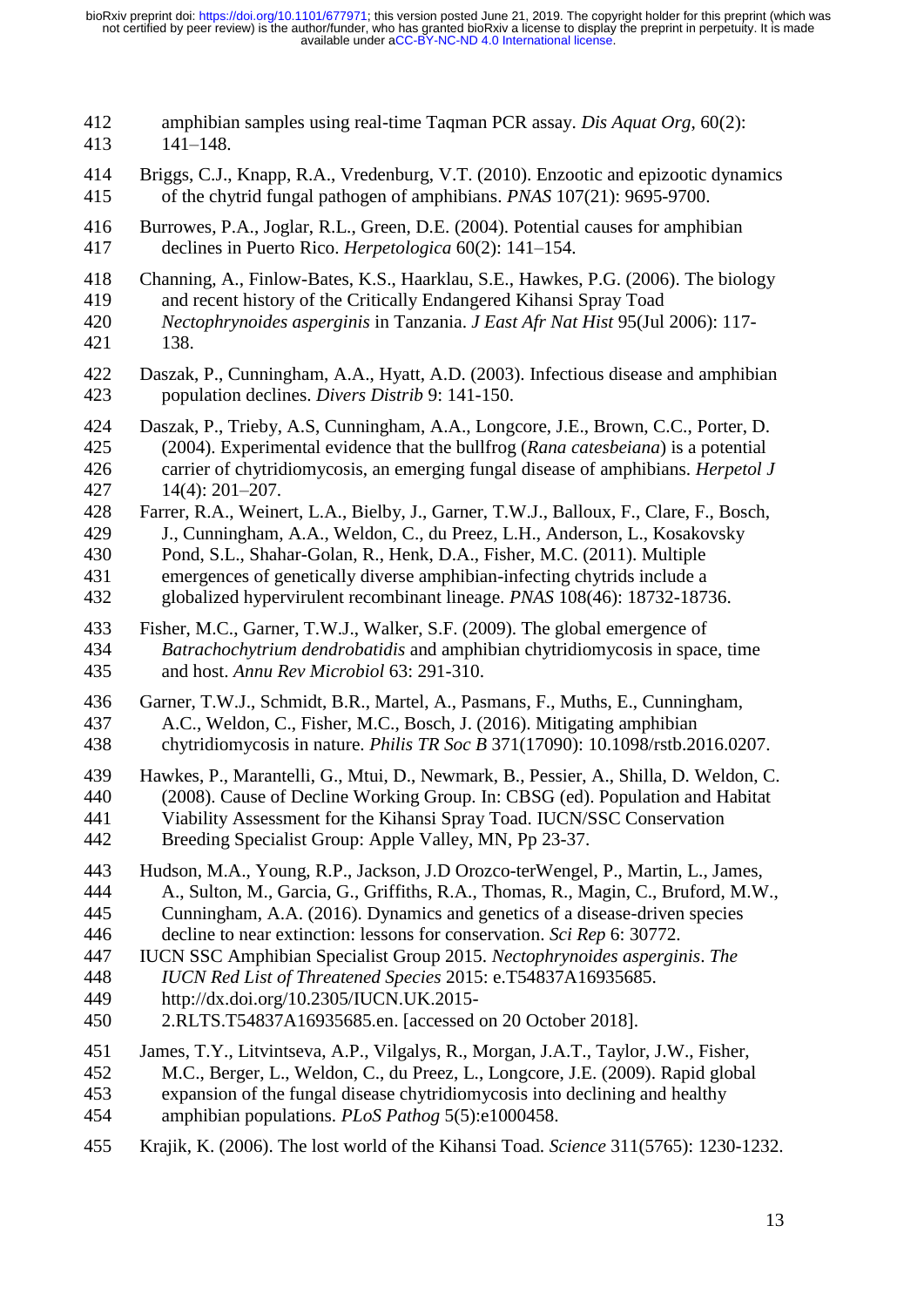Laurance, W.F., McDonald, K.R. Speare, R. (1996). Epidemic disease and the catastrophic decline of Australian rain forest frogs. *Conserv Biol* 10(2): 406-413. Lawton, J.H. (1995). Population dynamic principles In: Lawton, J.H., May, R.M. (eds). Extinction Rates. Oxford University Press, Oxford, Pp. 147-163. Lee, S., Zippel, K., Ramos, L. Searle, J. (2006). Captive-breeding programme for the Kihansi spray toad *Nectophrynoides asperginis* at the Wildlife Conservation Society, Bronx, New York. *Int Zoo Yearbook* 40(1): 241-253. Lips, K.R., Diffendorfer, J., Mendelson, J.R., Sears, M.W. (2008). Riding the wave: Reconciling the roles of disease and climate change in amphibian declines. *PLoS Biol* 6:e72. Lips, K.R., Reeve, J.D., Witters, L.R. (2003). Ecological traits predicting amphibian population declines in Central America. *Conserv Biol* 17(4): 1078–1088. Lips, K.R., Brem, F., Brenes, R., Reeve, J.K., Alford, R.A., Voyles, J., Carey, C., Livo, L., Pessier, A.P., Collins, J.P. (2006). Emerging infectious disease and the loss of biodiversity in a Neotropical amphibian community. *Proc Natl Acad Sci USA* 103(9): 3165–3170. Longcore, J.E., Pessier, A.P., Nichols, D.K. (1999). *Batrachochytrium dendrobatidis* gen. Et sp. Nov., a chytrid pathogenic to amphibians. *Mycologia* 91(2): 219-227. Longo, A.V., Burrowes, P.A., Joglar, R.L. (2010). Seasonality of *Batrachochytrium dendrobatidis* infection in direct-developing frogs suggests a mechanism for persistence. *Dis Aquat Org* 92(2-3): 253–260. Makange, M., Kulaya, N., Biseko, E., Kalenga, P., Mutagwaba, S., Misinzo, G. (2014). *Batrachochytrium dendrobatidis* detected in Kihansi spray toads at a captive breeding facility (Kihansi, Tanzania). *Dis Aquat Org* 111(2): 159-164. McAloose, D., Pramuk, J., Raphael, B., Calle, P. (2008). Mortality summary (2000– 2007) in endangered captive Kihansi spray toads *(Nectophrynoides asperginis)*. th Annual International Conference of the Wildlife Disease Association, Wildlife Disease Association, Edmonton, AB MacPhee, R.D.E., Marx, P.A. (1998). Lightning Strikes Twice: Blitzkrieg, Hyperdisease, and Global Explanations of the Late Quaternary Catastrophic Extinctions. American Museum of Natural History (New York), Spring Symposium, 1997. [http://www.amnh.org/science/biodiversity/extinction/Day1PresentationsFS.html.](http://www.amnh.org/science/biodiversity/extinction/Day1PresentationsFS.html) 489 [accessed on 28 November 2017]. Murray, B.R., Hose G.C. (2005). Life-history and ecological correlates of decline and extinction in the endemic Australian frog fauna. *Aus Ecol* 30(5): 564–571. NORPLAN (2001). Lower Kihansi Hydropower Project. Immediate Rescue and Emergency Measures. Final Specialist Report – Artificial spray systems. Report produced for Tanzania Electric Supply Company Ltd. (TANESCO), Dar es Salaam, Tanzania. O'Hanlon, S., Rieux, A., Farrer, R.A., Rosa, G.M., Waldman, B., Bataille, A., Kosch, T.A., Murray, K.A., Brankovics, B., Fumagalli, M., Martin, M.D., Wales, N., Alvarado-Rybak, M., Bates, K.A., Berger, L., Böll, S., Brookes, L., Clare, F., Courtois, E.A., Cunningham, A.A., Doherty-Bone, T.M., Ghosh, P., Gower, D.J.,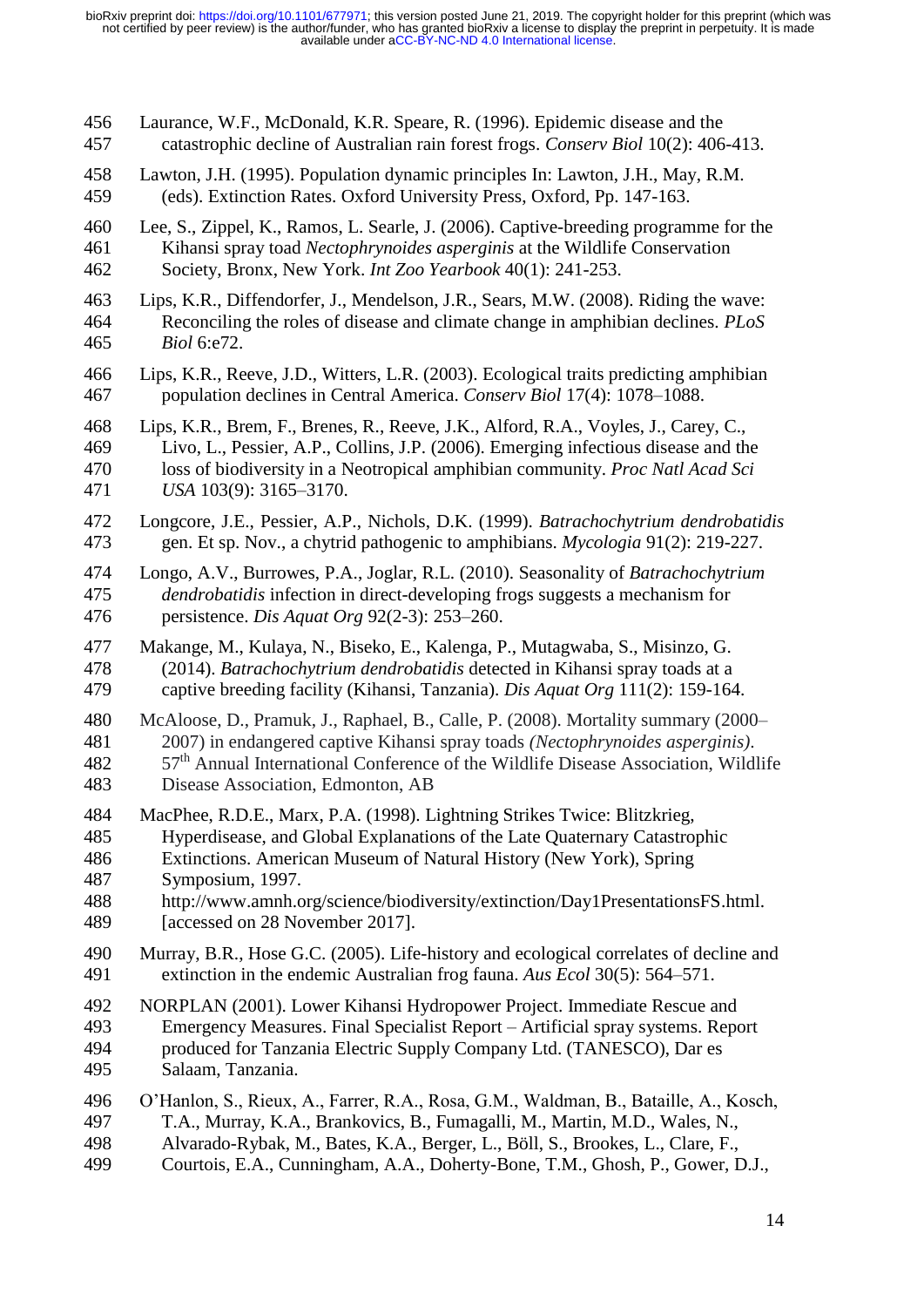| 500 | Hintz, W.E., Höglund, J., Jenkinson, T.S., Lin, C., Laurila, A., Loyau, A., Martel,      |
|-----|------------------------------------------------------------------------------------------|
| 501 | A., Meurling, S., Miaud, C., Minting, P., Pasmans, F., Schmeller, D.S., Schmidt,         |
| 502 | B.R., Shelton, J.M.G., Skerratt, L.F., Smith, F., Soto-Azat, C., Spagnoletti, M.,        |
| 503 | Tessa, G., Toledo, L.F., Valenzuela-Sánchez, A., Verster, R., Vörös, J., Webb,           |
| 504 | R.J., Wierzbicki, C., Wombwell, E., Zamudio, K.R., Aanensen, D.M., James, T.Y.,          |
| 505 | Gilbert, M.T.P., Weldon, C., Bosch, J., Balloux, F., Garner, T.W.J., Fisher, M.C.        |
| 506 | (2018). Recent Asian origin of chytrid fungi causing global amphibian declines.          |
| 507 | Science 360(6389): 621-627.                                                              |
| 508 | Pounds, J.A., Bustamante, M.R., Coloma, L.A., Consuegra, J.A., Fogden, M.P.L.,           |
| 509 | Foster, P.N., La Marca, E., Masters, K.L., Merino-Viteri, A., Puschendorf, R., Ron,      |
| 510 | S.R., Sánchez-Azofeifa, G.A., Still C.J., Young, B.E. (2006). Widespread                 |
| 511 | amphibian extinctions from epidemic disease driven by global warming. Nature             |
| 512 | 439: 161-167.                                                                            |
| 513 | Poynton, J.D., Howell, K.M., Clarke, B.T., Lovett, J.C. (1998). A critically             |
| 514 | endangered new species of Nectophrynoides (Anura: Bufonidae) from the Kihansi            |
| 515 | Gorge, Udzungwa Mountains, Tanzania. Afr J Herpetol 47(2): 59-67.                        |
| 516 | Quinn, C.H., Ndangalasi, H.J., Gerstel, J., Lovett, J.C. (2005). Effect of the Lower     |
| 517 | Kihansi Hydropower Project and post-project mitigation measures on wetland               |
| 518 | vegetation in Kihansi Gorge, Tanzania. Biodivers Conserv 14(2): 297-308.                 |
| 519 | Rabinowitz, D., Cairns, S., Dillon, T. (1986). Seven forms of rarity and their           |
| 520 | frequency in the flora of the British Isles. In: Souleé, M.E. (ed). Conservation         |
| 521 | biology. The science of scarcity and diversity, Sinauer, Sunderland, MA, Pp. 182-        |
| 522 | 204.                                                                                     |
| 523 | Rachowicz, L.J., Hero, J.-M., Alford, R.A., Taylor, J.W., Morgan, J.A.T.,                |
| 524 | Vredenburg, V.T., Collins, J.P., Briggs, C.J. (2005). The novel and endemic              |
| 525 | pathogen hypotheses: competing explanations for the origin of emerging infectious        |
| 526 | diseases of wildlife. Conserv Biol 19(5): 1441-1448.                                     |
| 527 | Rija, A.A., Khatibu, F.H., Mwamende, K.A. (2010). Reclaiming the lost world:             |
| 528 | Kihansi spray toad reintroduction in Tanzania. In: Soorae, P.S. (ed). Global re-         |
| 529 | introduction perspectives: Additional case studies from around the globe.                |
| 530 | IUCN/SSC Re-introduction Specialist Group, Abu Dhabi, Pp. 66-71.                         |
| 531 | Schloegel, L.M., Hero, J.M., Berger, L., Speare, R., McDonald, K., Daszak, P. (2006).    |
| 532 | The decline of the sharp-snouted day frog (Taudactylus acutirostris): the first          |
| 533 | documented case of extinction by infection in a free-ranging wildlife species?           |
| 534 | <i>EcoHealth</i> 3(1): 35-40.                                                            |
| 535 | Shaffer, M.L. (1981). Minimum population sizes for species conservation. <i>BioSci</i> . |
| 536 | $31(2): 131-134.$                                                                        |
| 537 | Skerrat, L.F., Berger, L., Speare, R., Cashins, S., McDonald, K.R., Phillott, A.D.,      |
| 538 | Hines, H.B., Kenyon, N. (2007). Spread of chytridiomycosis has caused the rapid          |
| 539 | global decline and extinction of frogs. EcoHealth 4: 125-134.                            |
| 540 | Soule, M.E. (1983). What do we really know about extinction? In: C. Schonewald-          |
| 541 | Cox, S. Chambers, B. Mac- Bryde, and L. Thomas (eds). Genetics and                       |
| 542 | conservation. Benjamin/ Cummings, Menlo Park, California, Pp. 111-124.                   |
| 543 | Smith K.G., Lips K.R, Chase J.M. (2009). Selecting for extinction: nonrandom             |
| 544 | disease associated extinction homogenizes amphibian biotas. Ecol Letters 12(10):         |
| 545 | 1069-1078.                                                                               |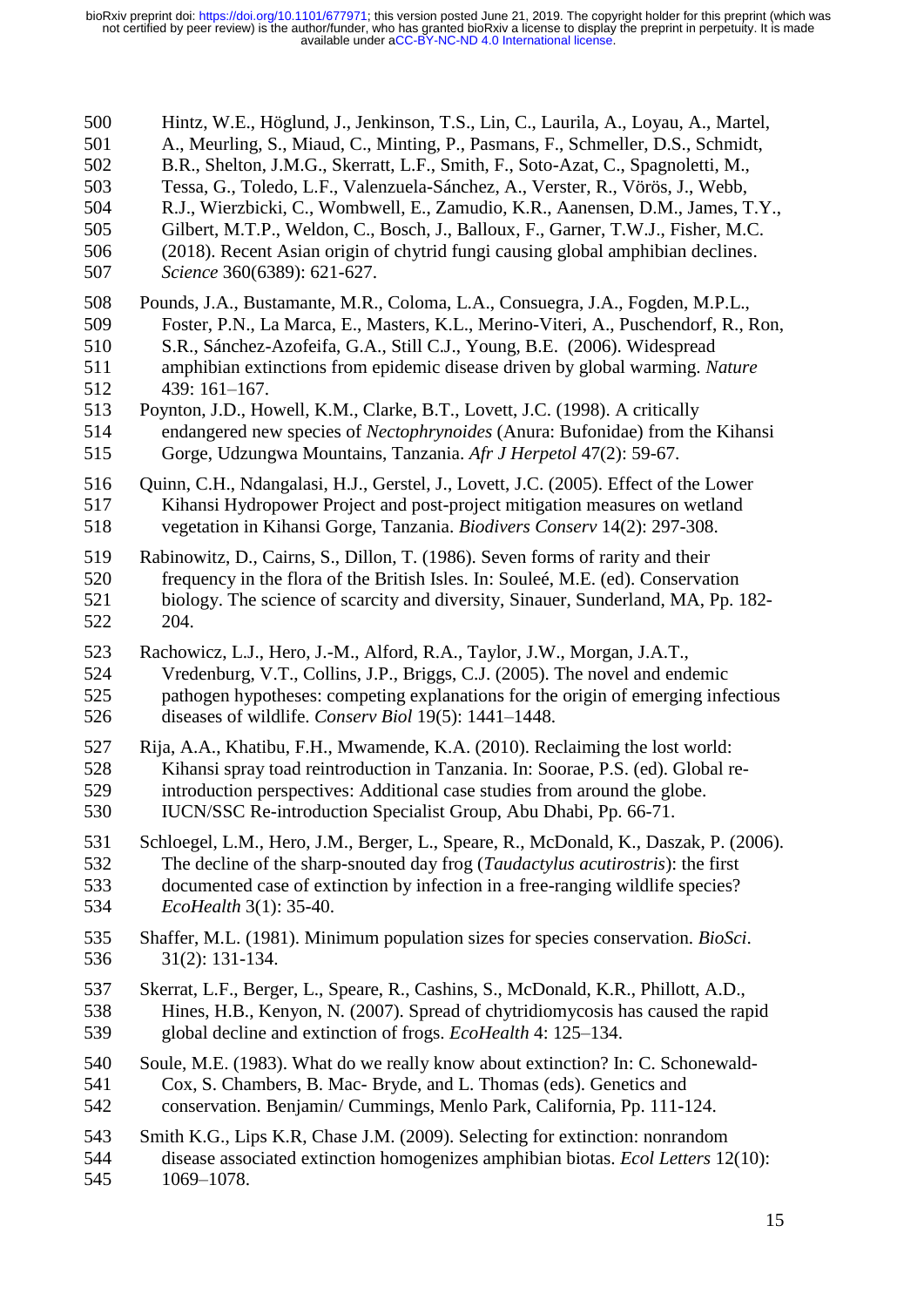| 546 | Soto-Azat, C., Clarke, B.T., Fisher, M.C., Walker, S.F., Cunningham, A.A. (2009).     |
|-----|---------------------------------------------------------------------------------------|
| 547 | Non-invasive sampling methods for the detection of Batrachochytrium                   |
| 548 | dendrobatidis in archived amphibians. Dis Aquat Org 84(2): 163-166.                   |
| 549 | Vredenburg, V.T., Knapp, R.A., Tunstall, T.S., Briggs, C.J. (2010). Dynamics of       |
| 550 | anemerging disease drive large-scale amphibian population. <i>PNAS USA</i> , 107(21): |
| 551 | 9689-9694.                                                                            |
| 552 | Weldon, C., du Preez, L.H. (2004). Decline of the Kihansi spray toad,                 |
| 553 | Nectophrynoides asperginis, from the Udzungwa Mountains, Tanzania. Froglog            |
| 554 | $62: 2-3.$                                                                            |
| 555 | Weldon, C., Du Preez, L.H., Hyatt, A.D., Muller, R., Speare, R. (2004). Origin of the |
| 556 | amphibian chytrid fungus. <i>Emerg Infect Dis</i> 10(12): 2000-2005.                  |
| 557 | Woodhams, D.C., Voyles, J., Lips, K.R., Carey, C., Rollins-Smith, L.A. (2006),        |
| 558 | Predicted disease susceptibility in a Panamanian amphibian assemblage based on        |
| 559 | skin peptide defences. <i>J Wild Dis</i> 42(2): 207-218.                              |
| 560 | Young, B.E, Lips, K.R., Reaser, J.K., Ibanez, R., Salas, A.W., Cedeno, J.R., Coloma,  |
| 561 | L.A., Ron, S., La Marca, E., Meyer, J.R., Munoz, A., Bolanos, R., Chaves, G.,         |
| 562 | Romo, D. (2001). Population declines and priorities for amphibian conservation in     |
| 563 | Latin America. Conserv Biol 15(5): 1213-1223.                                         |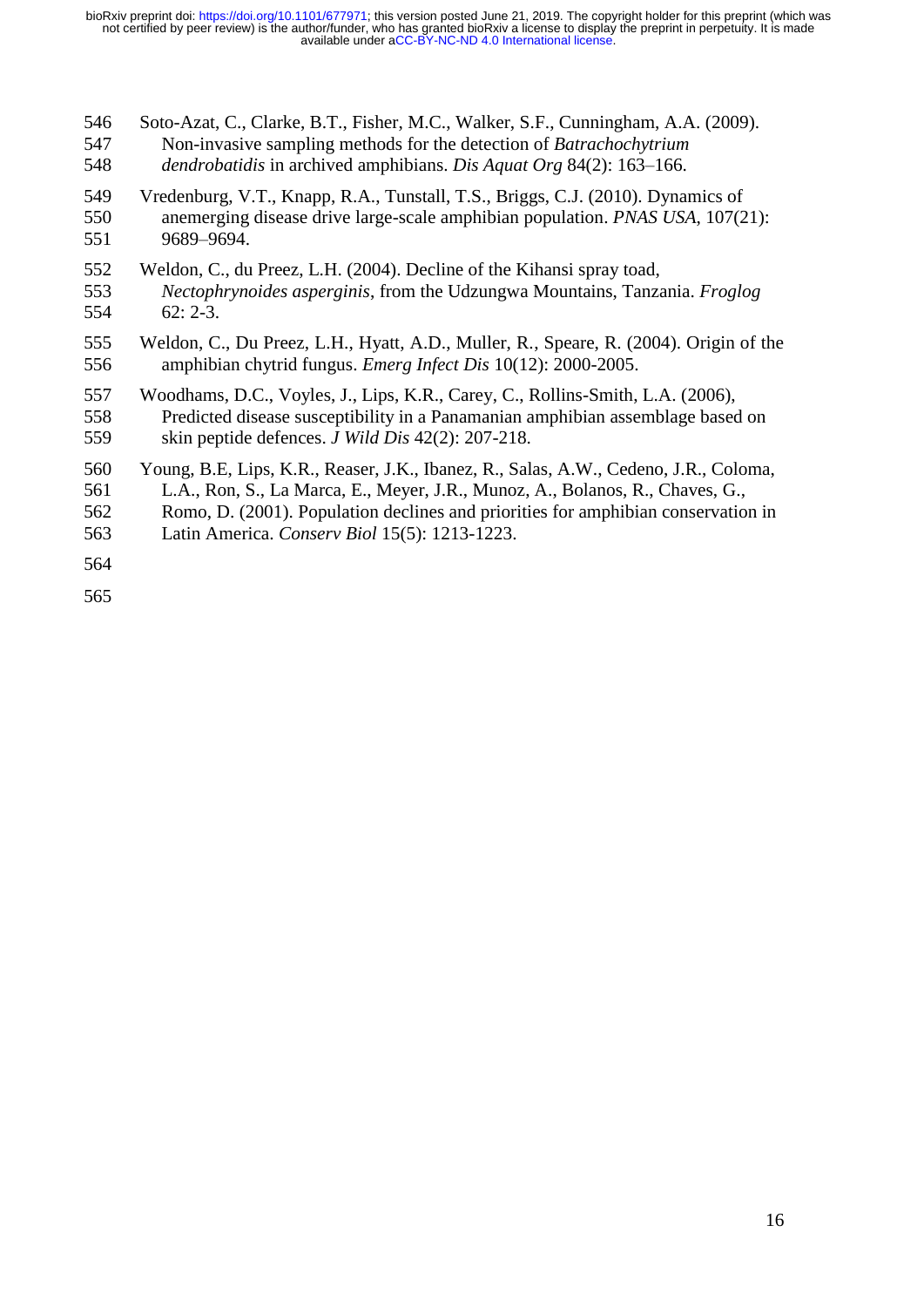- 566 **Table 1.** Occurrence of chytrid fungal infection in amphibians from Kihansi and
- 567 Udagaji gorges since the discovery of *Nectophrynoides asperginis*. USW Upper
- 568 Spray Wetland, MGSW Mid-Gorge Spray Wetland, LSW Lower Spray Wetland,
- 569 MSW Mhalala Spray Wetland

| <b>Kihansi frogs</b>         | <b>Site details</b>         | <b>Date</b> | N <sup>o.</sup> infected/ |
|------------------------------|-----------------------------|-------------|---------------------------|
|                              |                             |             | N <sup>o.</sup> tested    |
| Nectophrynoides asperginis   |                             | 1996        | 0/18                      |
|                              |                             | 1997        | 0/1                       |
|                              |                             | 1999        | 0/17                      |
|                              |                             | 2000        | 0/56                      |
|                              |                             | 2001        | 0/4                       |
|                              |                             | 2002        | 0/3                       |
|                              | USW, MGSW                   | 2003        | 6/8                       |
| Nectophrynoides tornieri     |                             | 2000        | 0/3                       |
|                              |                             | 2001        | 0/3                       |
|                              |                             | 2002        | 0/2                       |
|                              | Herbaceous vegetation       | 2003        | 0/4                       |
|                              | on fringe of USW            |             |                           |
| Arthroleptidis yakusini      | Handaki stream              | 2003        | 0/9                       |
|                              | USW, LSW, MGSW,             | 2006        | 2/10                      |
|                              | Handaki stream              |             |                           |
| Ptychadena anchietae         | Grass fringing LSW          | 2003        | 1/1                       |
| Arthroleptis stenodactylus   | Leaf litter in forest below | 2006        | 0/1                       |
|                              | <b>USW</b>                  |             |                           |
| Arthroleptis xenodactyloides | Seepage in forest below     | 2003        | 0/17                      |
|                              | <b>MGSW</b>                 |             |                           |
|                              | Forest surrounding USW,     | 2006        | 0/8                       |
|                              | MGSW and MSW                |             |                           |
| Afrixalus fornasinii         | Herbaceous vegetation       | 2003        | 0/1                       |
|                              | on fringe of MGSW           |             |                           |
| Hyperolius substriatus       | <b>USW</b>                  | 2006        | 0/1                       |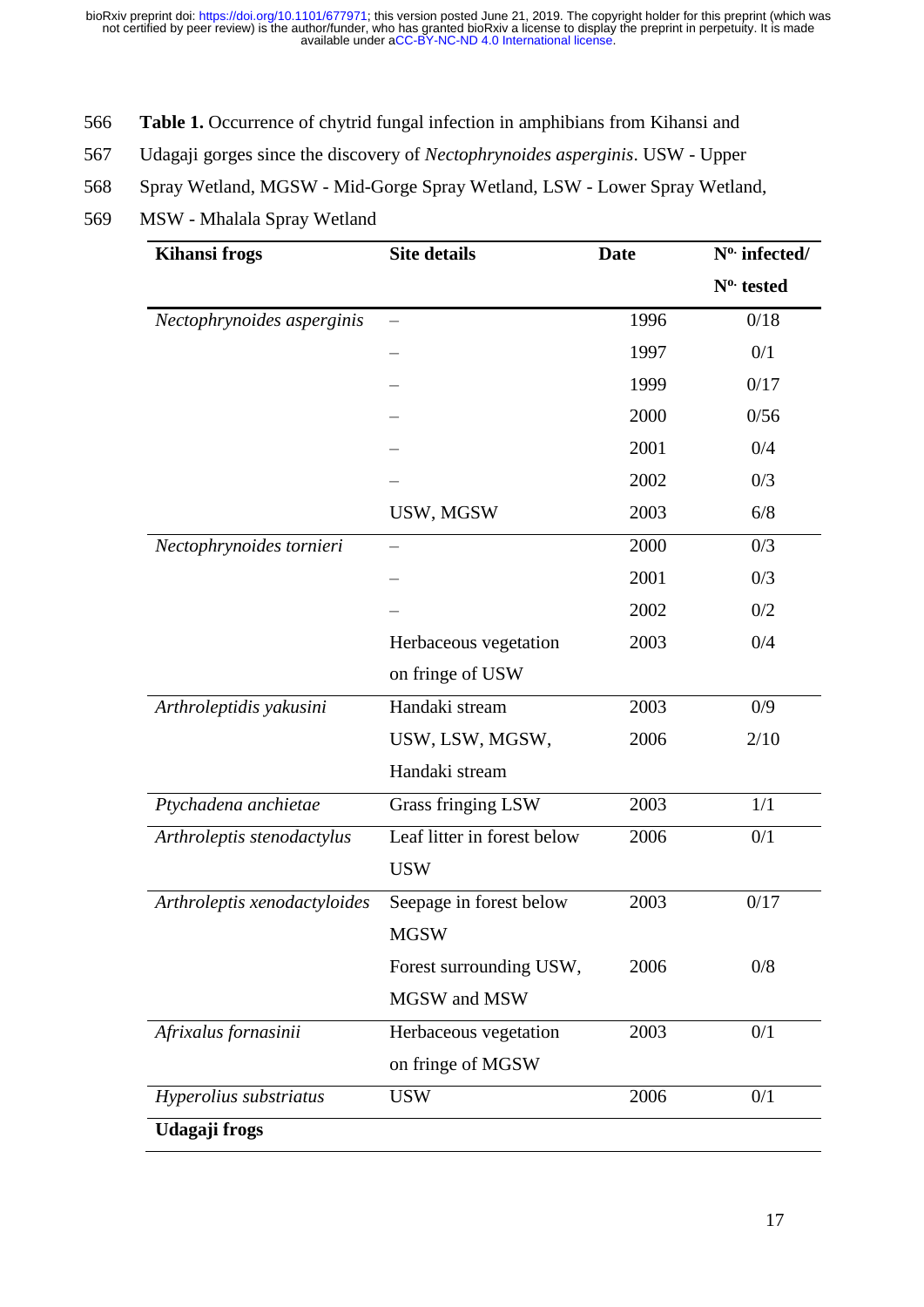| Nectophrynoides tornieri | Rock crevices along river | 2003 | 0/2  |
|--------------------------|---------------------------|------|------|
|                          | <b>bank</b>               |      |      |
| Arthroleptidis yakusini  | Rock crevices in torrents | 2003 | 3/11 |
|                          | Rock crevices in torrents | 2006 | 2/7  |

570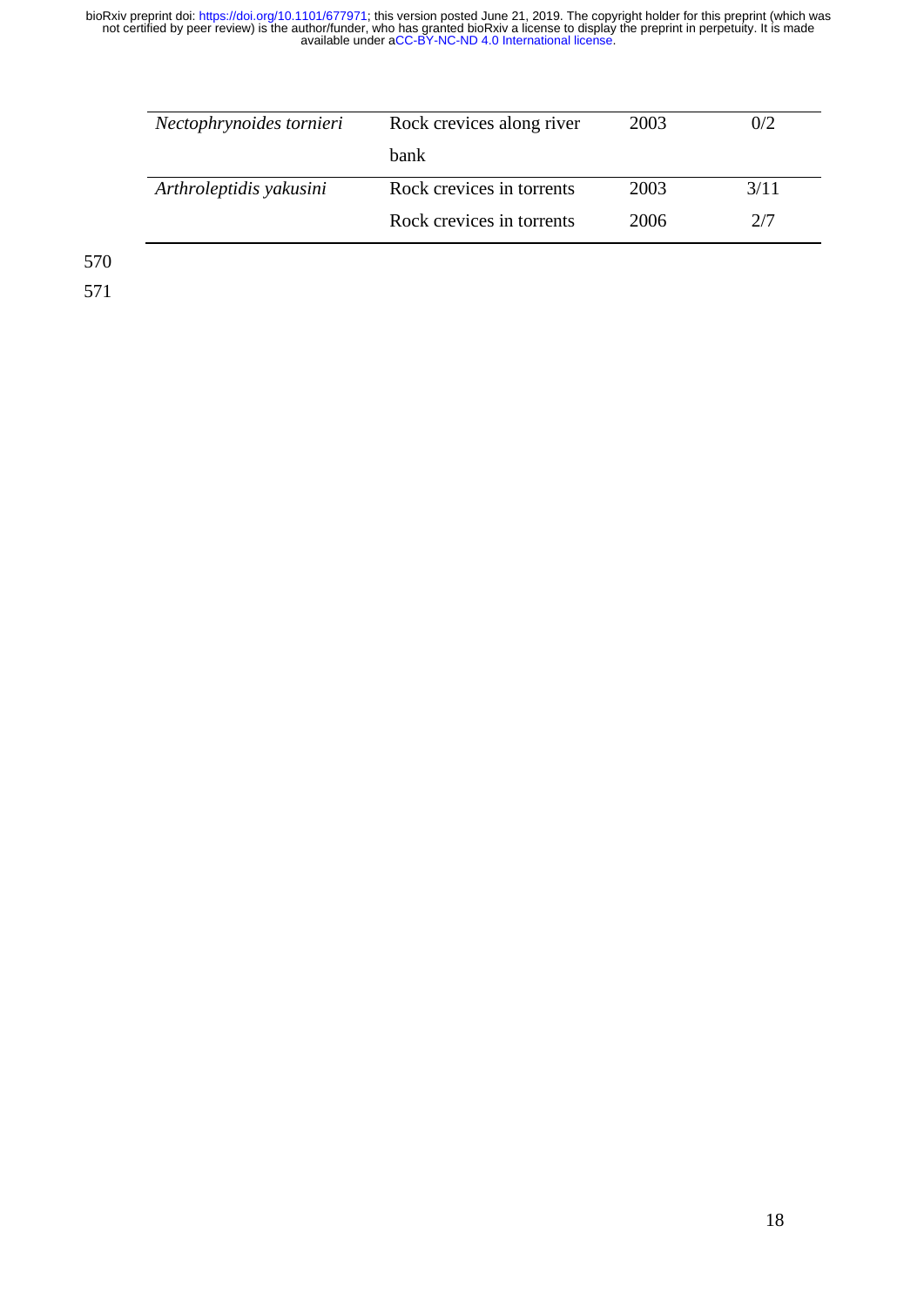- 572 **Table 2.** *Nectophrynoides asperginis* infection history since the earliest detection of
- 573 chytrid fungus, which coincides with the timing of the population crash. Histology
- 574 was used in most diagnosis, except for one specimen (asterisk) for which PCR was
- 575 used.

| Date        | $N0$ specimens | $N^0$ infected              | Locality                   |
|-------------|----------------|-----------------------------|----------------------------|
| 4 Jun 2003  |                |                             | <b>Upper Spray Wetland</b> |
| 28 Jul 2003 | 3              | 2                           | Mid-Gorge Spray Wetland    |
| 4 Aug 2003  |                | 1*                          | Mid-Gorge Spray Wetland    |
| 14 Aug 2003 |                | $\mathcal{D}_{\mathcal{L}}$ | Mid-Gorge Spray Wetland    |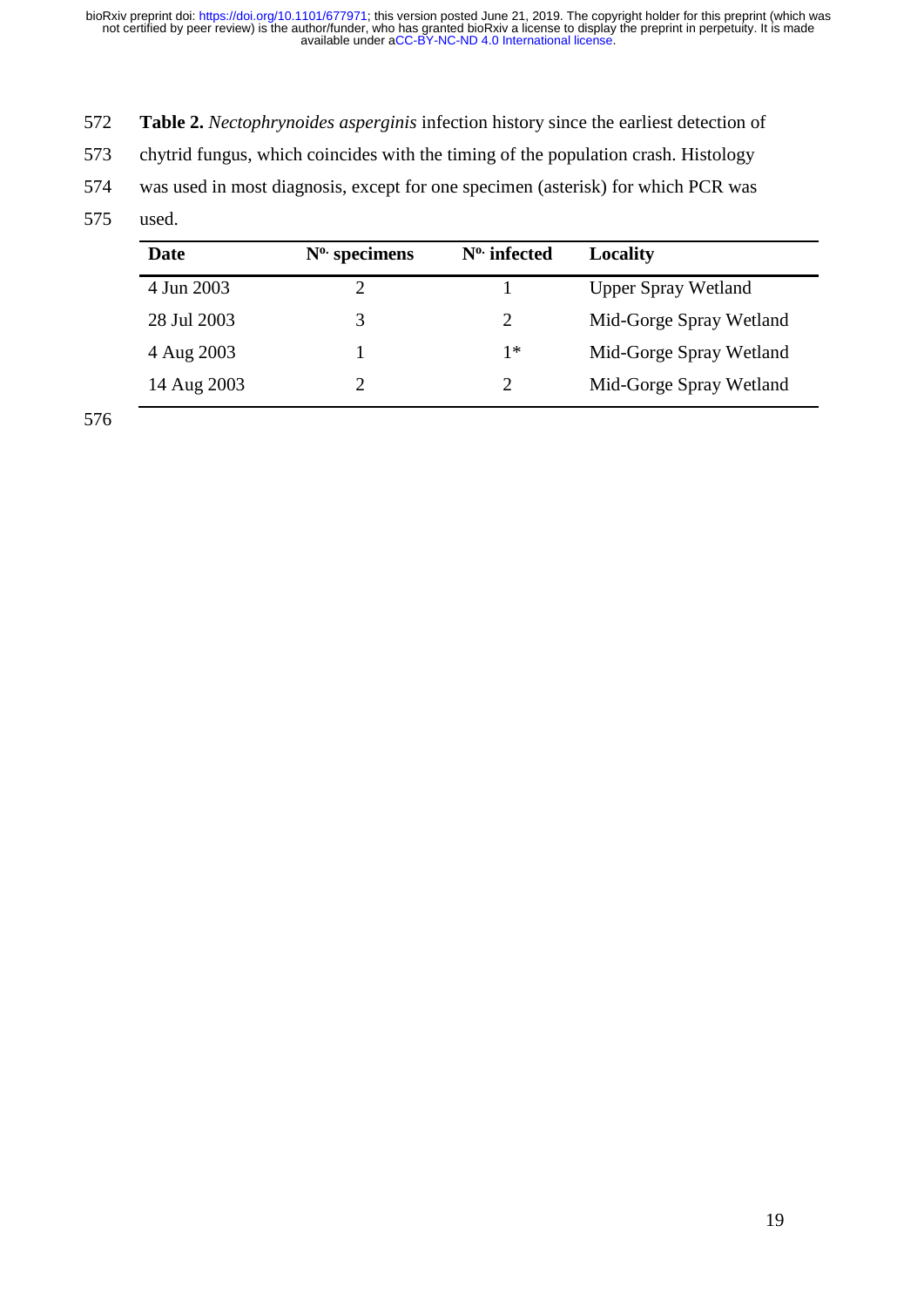



**Figure 1.** Map of Kihansi Gorge indicating the course of the Kihansi River and

- location of spray wetlands. MFSW, Main Falls Spray wetland; MSW, Mhalala Spray
- wetland; UPS, Upper Spray wetland; LSW, Lower Spray wetland; MGSW, Mid-
- gorge Spray wetland.
-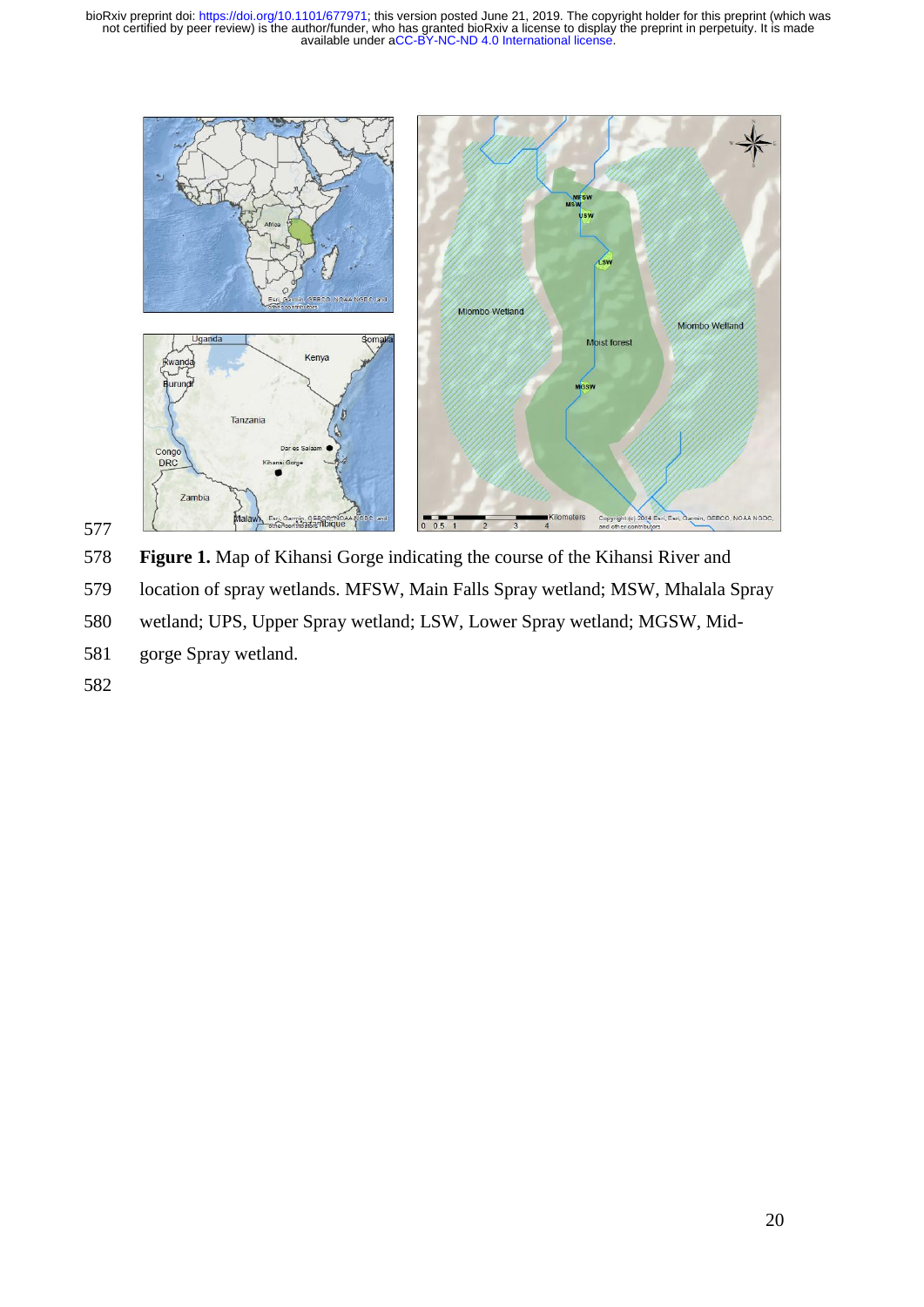

**Figure 2.** Population trend of *Nectophrynoides asperginis* following the crash in June

2003. Numbers are based on total number of toads observed per hour of search effort

(compiled from Hawkes et al. 2008).